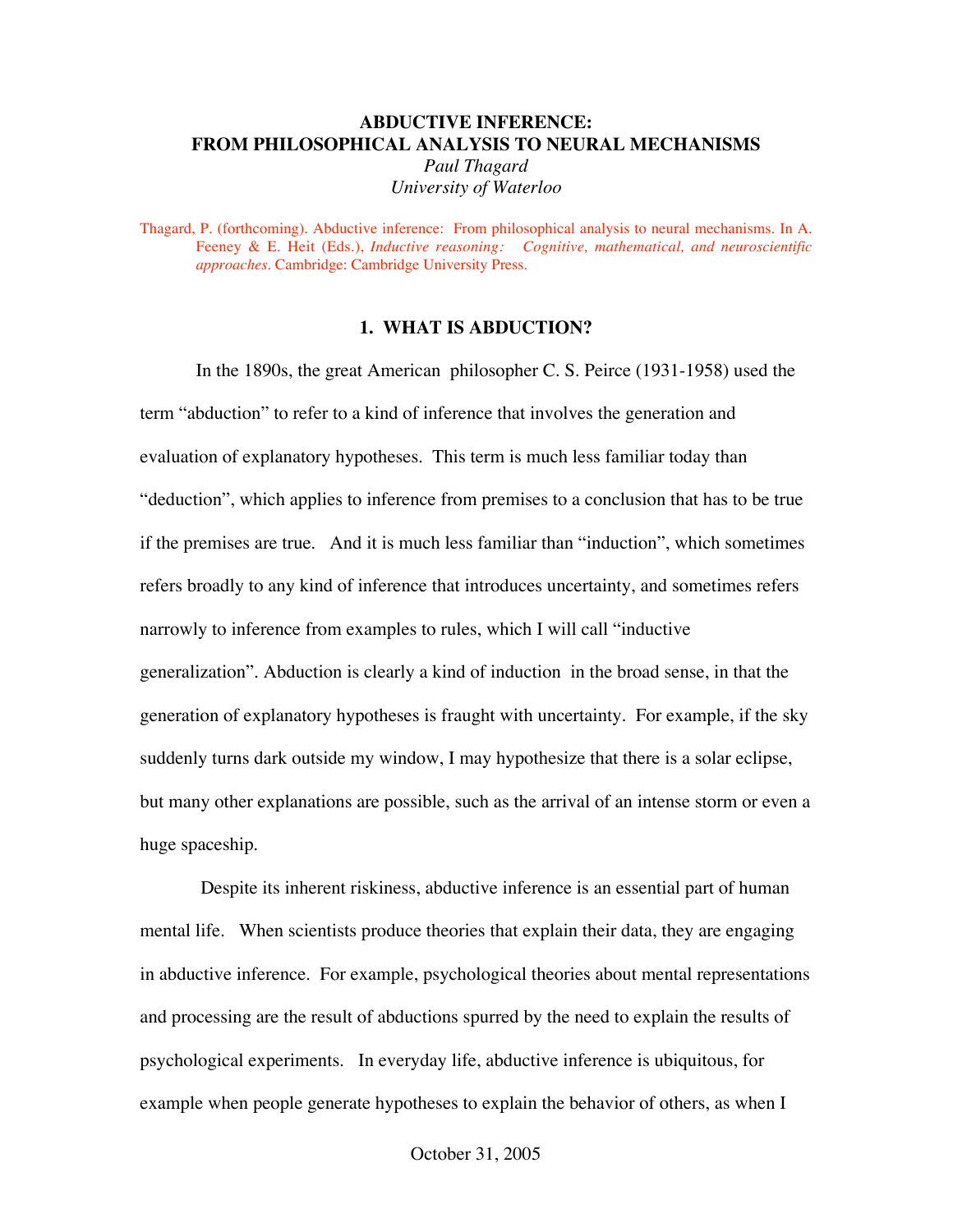infer that my son is in a bad mood to explain a curt response to a question. Detectives perform abductions routinely in order to make sense of the evidence left by criminal activity, just as automobile mechanics try to figure out what problems are responsible for a breakdown. Physicians practice abduction when they try to figure out what diseases might explain a patient's symptoms. Table 1 summarizes the kinds of abductive inference that occur in various domains, involving both targets that require explanation and the hypotheses that are generated to explain them. Abduction occurs in many other domains as well, for example religion where people hypothesize the existence of God in order to explain the design and existence of the world.

| <b>DOMAINS</b> | <b>TARGETS TO BE</b>  | <b>EXPLANATORY</b>         |
|----------------|-----------------------|----------------------------|
|                | <b>EXPLAINED</b>      | <b>HYPOTHESES</b>          |
| science        | experimental results  | theories about structures  |
|                |                       | and processes              |
| medicine       | symptoms              | diseases                   |
| crime          | evidence              | culprits, motives          |
| machines       | operation, breakdowns | parts, interactions, flaws |
| social         | behavior              | mental states, traits      |

**Table 1.** Abductive inference in five domains, specifying what needs to be explained and the kinds of hypotheses that provide explanations.

The next section will briefly review the history of the investigation of abduction by philosophers and artificial intelligence researchers, and discuss its relative neglect by psychologists. First, however, I want to examine the nature of abduction and sketch what would be required for a full psychological theory of it. I then outline a neurocomputational theory of abductive inference that provides an account of some of the neural processes that enable minds to make abductive inference. Finally, I discuss the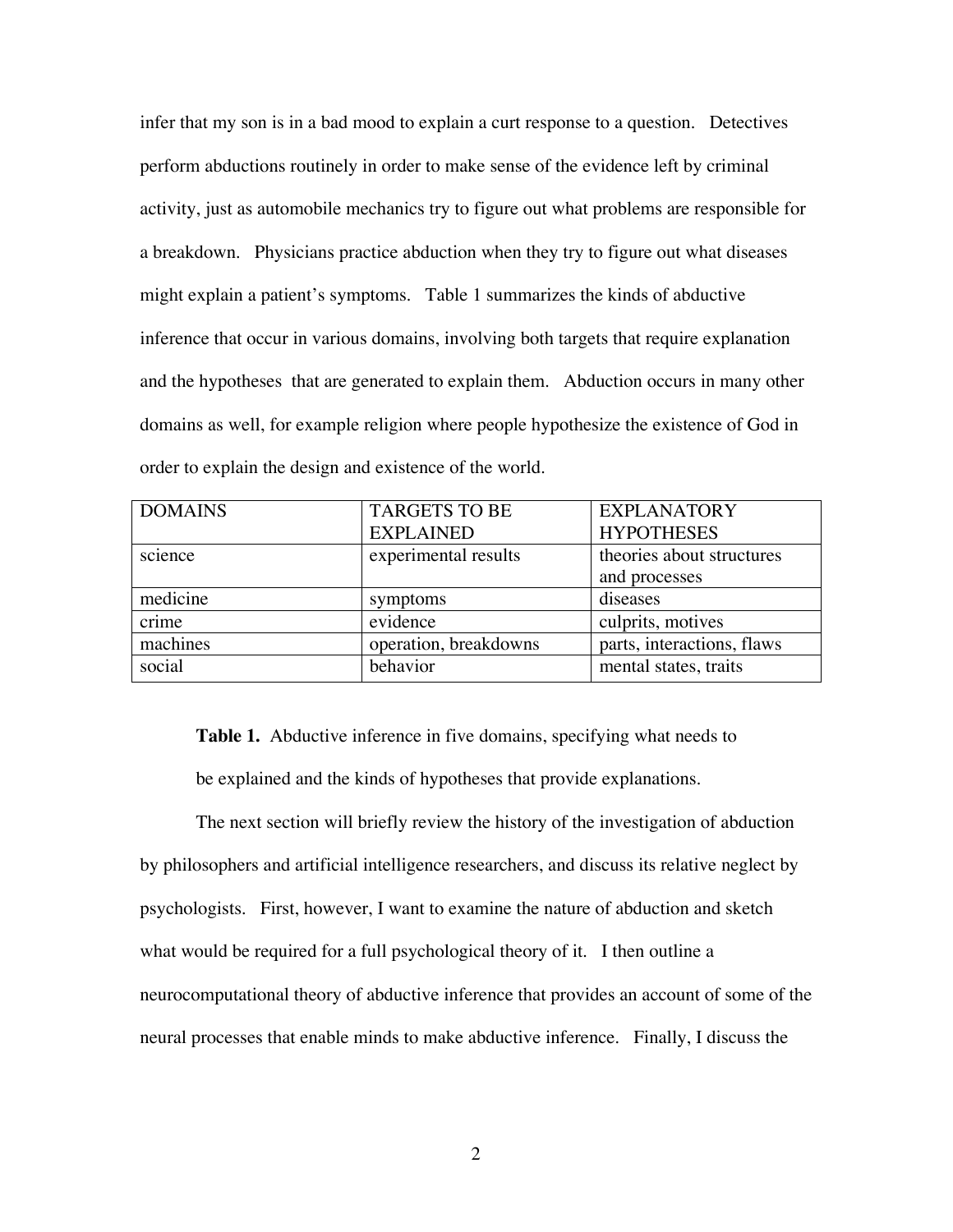more general implications of replacing logic-based philosophical analyses of human inference with theories of neural mechanisms.

Here are the typical stages in the mental process of abduction. First, we notice something puzzling that prompts us to generate an explanation. It would be pointless to waste mental resources on something ordinary or expected. For example, when my friends greet me with the normal "Hi", I do not react like the proverbial psychoanalyst who wondered "What can they mean by that?" In contrast, if a normally convivial friend responds to "Good morning" with "What's so good about it?", I will be prompted to wonder what is currently going on in my friend's life that might explain this negativity. Peirce noticed that abduction begins with puzzlement, but subsequent philosophers have ignored the fact that the initiation of this kind of inference is inherently emotional. Intense reactions such as surprise and astonishment are particularly strong spurs to abductive inference. Hence the emotional initiation of abductive inference needs to be part of any psychological or neurological theory of how it works. An event or general occurrence only becomes a target for explanation when it is sufficiently interesting and baffling. I know of no general experimental evidence for this claim, but Kunda, Miller, and Claire (1990) found that surprise triggered causal reasoning in cases of conceptual combination.

Second, the mind searches for possible hypotheses that could explain the target. Sometimes, the search is easily completed when there is a prepackaged hypothesis waiting to be applied. For example, if you know that your friend Alice gets stressed out whenever she has a deadline to meet, you might explain her grumpy behavior by the conjecture that she has a project due. In more deeply puzzling cases, the search for an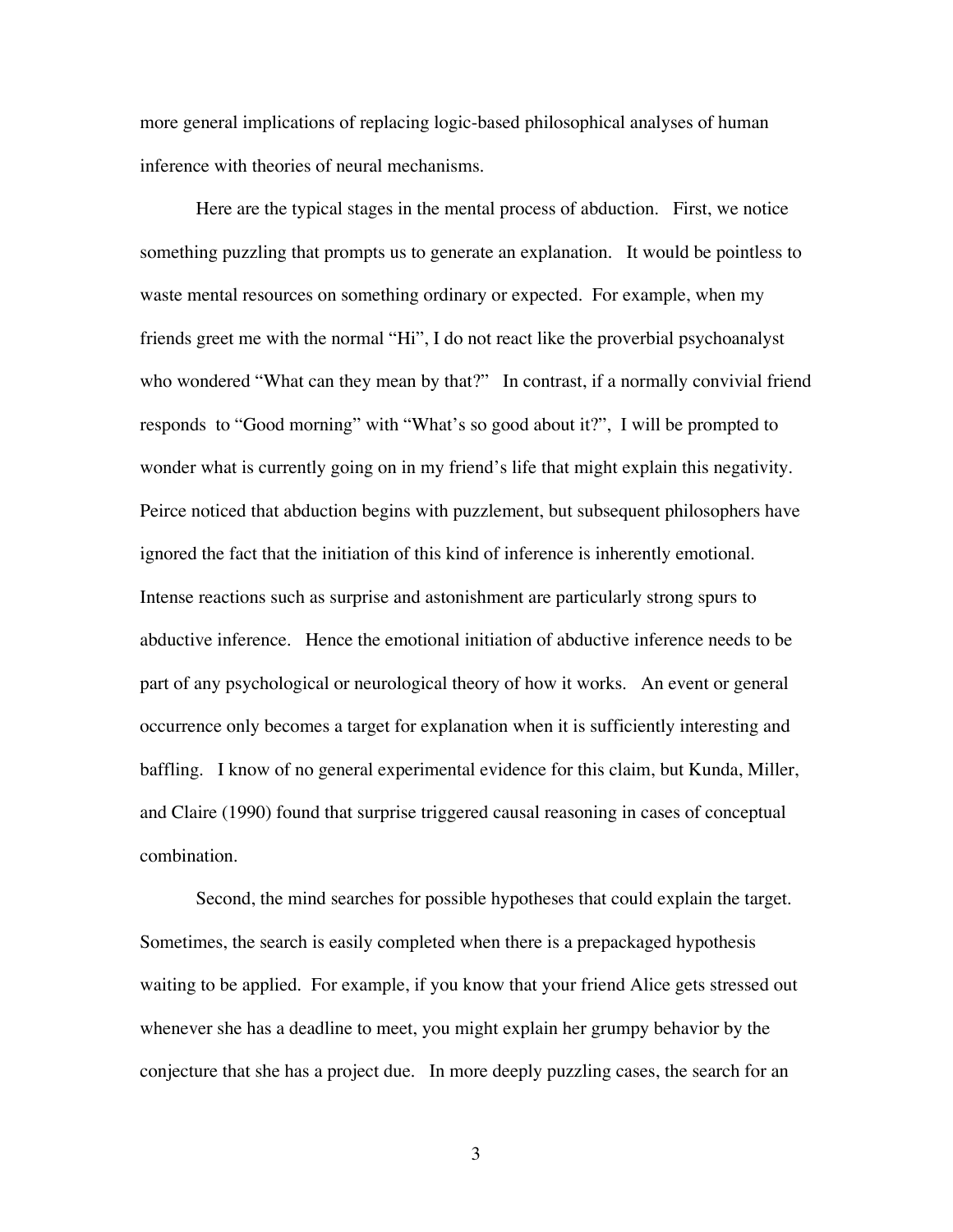explanatory hypothesis may require a much longer search through memory, or even the use of analogy or other constructive processes to generate a highly novel hypothesis. This generation is what happens in science when a genuinely new theory needs to be developed.

Generation of a candidate explanatory hypothesis is the usual third stage of abductive inference. If one is epistemically lazy, abductive inference may end with the generation of a single candidate. But scientists and careful thinkers in general are aware of the perils of abductive inference, in particular that one should not accept an explanatory hypothesis unless it has been assessed with respect to competing hypotheses and all the available evidence. Philosophers call this fourth, evaluative stage of abductive reasoning *inference to the best explanation* (Harman, 1973; Thagard, 1988; Lipton, 2004). Ideally, the reasoner correctly decides that it is legitimate to infer a hypothesis because it really is the best explanation of all the available evidence. Thus generation of an explanatory hypothesis blends into its evaluation.

Just as abduction originates with an emotional reaction, it ends with one, because formation and acceptance of explanatory hypotheses usually produce positive emotions. Gopnik's (1998) comparison of explanations with orgasms is exaggerated, but it is nevertheless important that finding an explanation for something puzzling is often very satisfying. Hence we can mark emotional satisfaction as the final stage of abductive inference, as shown in Figure 1. This diagram will be flushed out substantially in later sections in terms of neurological processes. The result will be an account of abduction that goes far beyond the philosophical account that takes abduction to be a kind of inference of the form: q, if p then q, so maybe p. (Somebody once called this "modus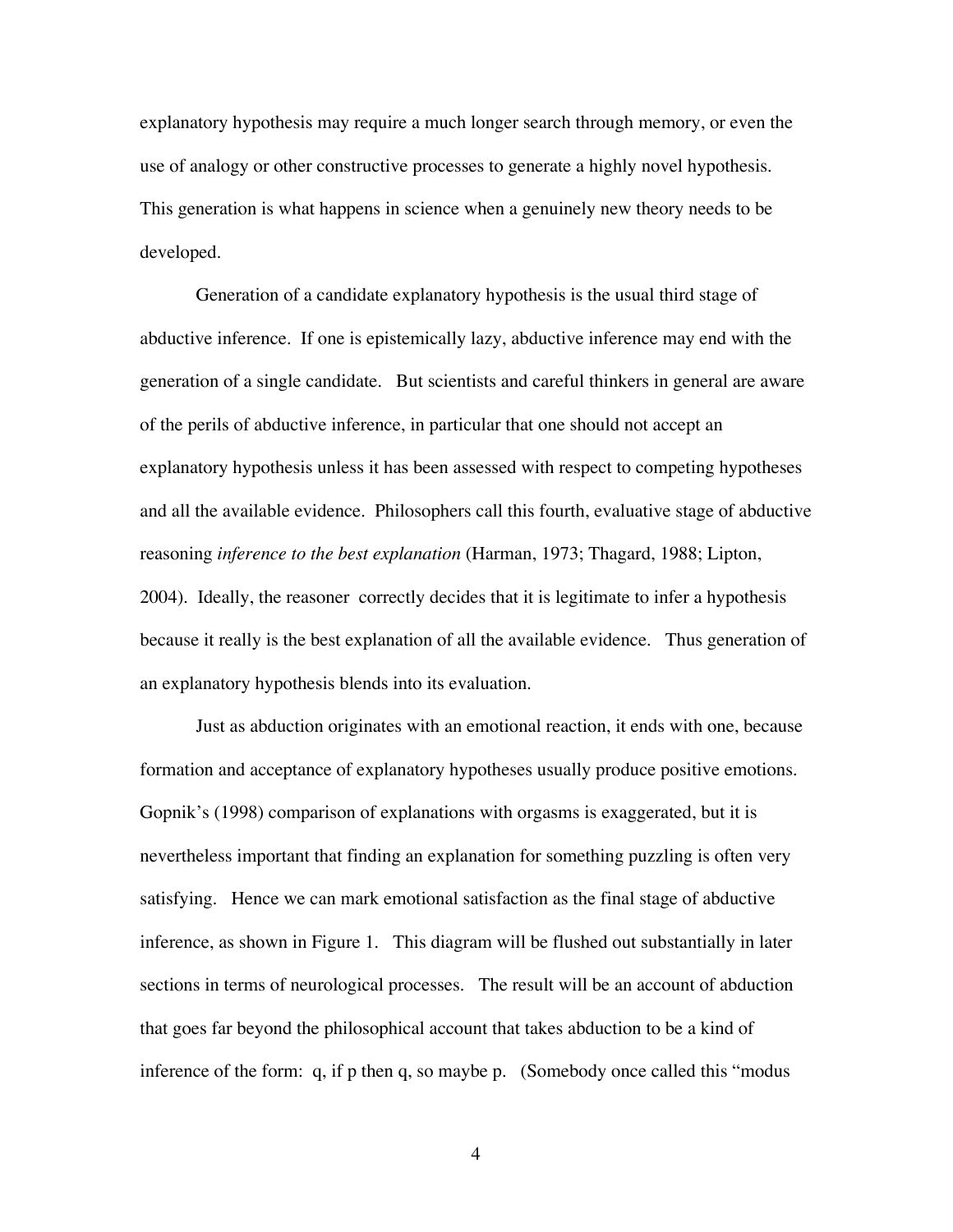morons".) To foreshadow, the main differences include not only the crucial involvement of emotion, but also the allowance that both targets and hypotheses can be multimodal rather than purely verbal representations. Moreover, I will contend that the relation between a target and an explanatory hypothesis is that the target phenomenon is caused by the factors invoked by the hypothesis, and that people's understanding of causality is inherently non-verbal because it is rooted in visual and kinesthetic perception. Hence abduction, instead of looking like a feeble-minded cousin of the deductive principle modus ponens, is actually a far richer and more powerful form of thinking.



**Figure 1.** The process of abductive inference.

# **2. ABDUCTION IN PHILOSOPHY, ARTIFICIAL**

## **INTELLIGENCE, AND PSYCHOLOGY**

Although the term "abduction" only emerged in the nineteenth century, philosophers and scientists have been aware of inference to explanatory hypotheses at least since the Renaissance (Blake, Ducasse, and Madden, 1960). Some thinkers have been skeptical that a hypothesis should be accepted *merely* on the basis of what it explains, for example Isaac Newton, John Herschel, August Comte, and John Stuart Mill.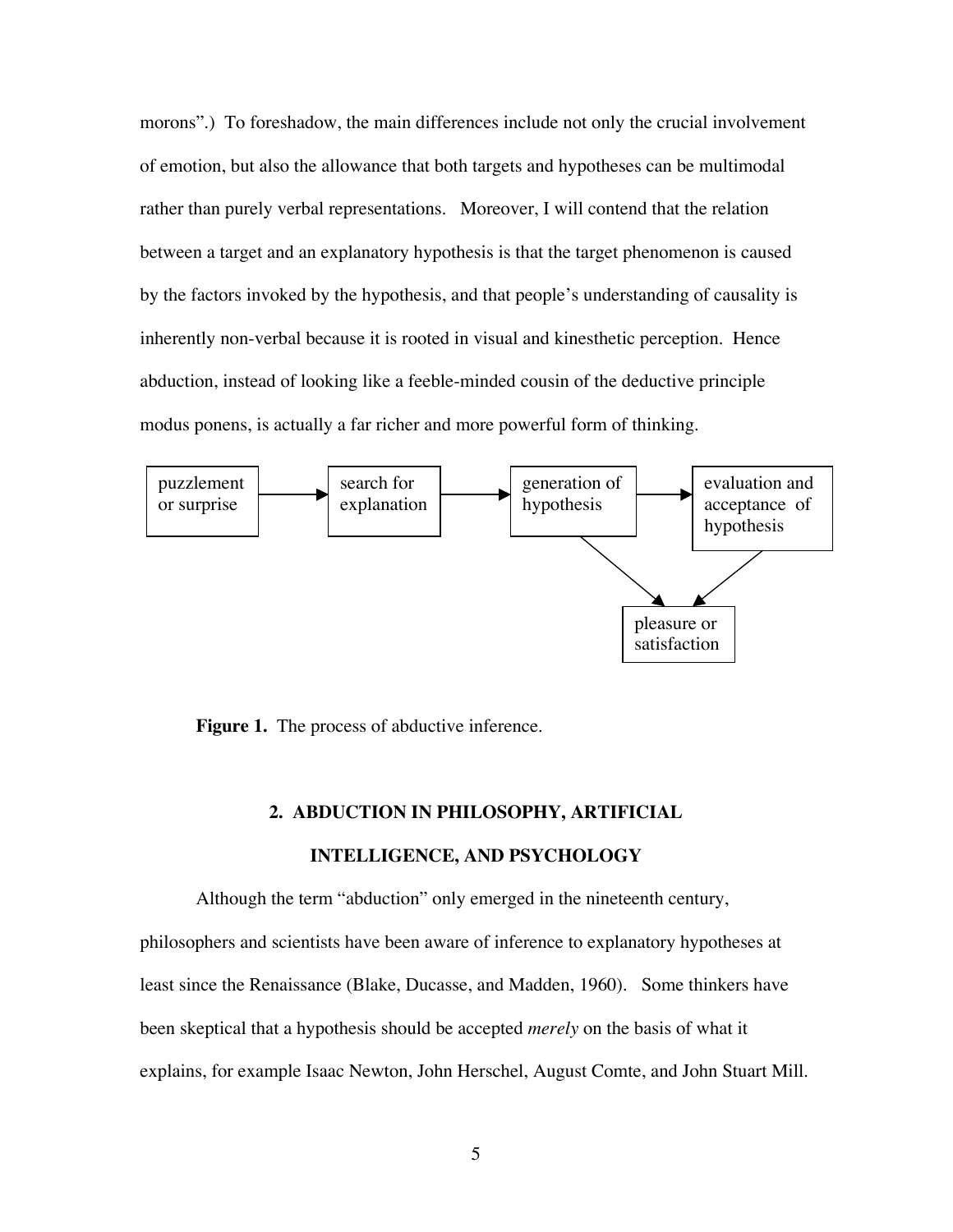But others, such as David Hartley, Joseph Priestley, and William Whewell have argued that such inference is a legitimate part of scientific reasoning. In the twentieth century, there are still philosophical skeptics about abduction (e.g van Fraassen, 1980), but many others contend that abduction, construed as inference to the best explanation, is an essential part of scientific and everyday reasoning (Magnani, 2001; Psillos, 1999; Thagard, 1992, 1999, 2000).

The generation of explanatory hypotheses has also interested philosophers concerned with how scientific discoveries are made. Hanson (1958) tried to develop Peircean ideas into a "logic" of discovery. More recently, Darden (1991), Magnani (2001), and Thagard (1988) have examined cognitive processes that are capable of producing new hypotheses, including scientific theories. The work of Shelley (1996) and Magnani (2001) shows how abduction can involve visual as well as verbal representations, which is important for the multimodal theory developed below.

In the field of artificial intelligence, the term "abduction" is usually applied to the evaluation of explanatory hypotheses, although it sometimes also includes processes of generating them (Charniak and McDermott, 1985; Josephson and Josephson, 1994). AI models of abductive inference have primarily been concerned with medical reasoning. For example, the RED system takes as input descriptions of cells and generates and evaluates hypotheses about clinically significant antibodies found in the cells (Josephson and Josephson, 1994). More recently, discussions of causal reasoning in terms of abduction have been eclipsed by discussions of Bayesian networks based on probability theory, but later I will describe limitations of purely probabilistic accounts of causality, explanation, and abduction. Abduction has also been a topic of interest for researchers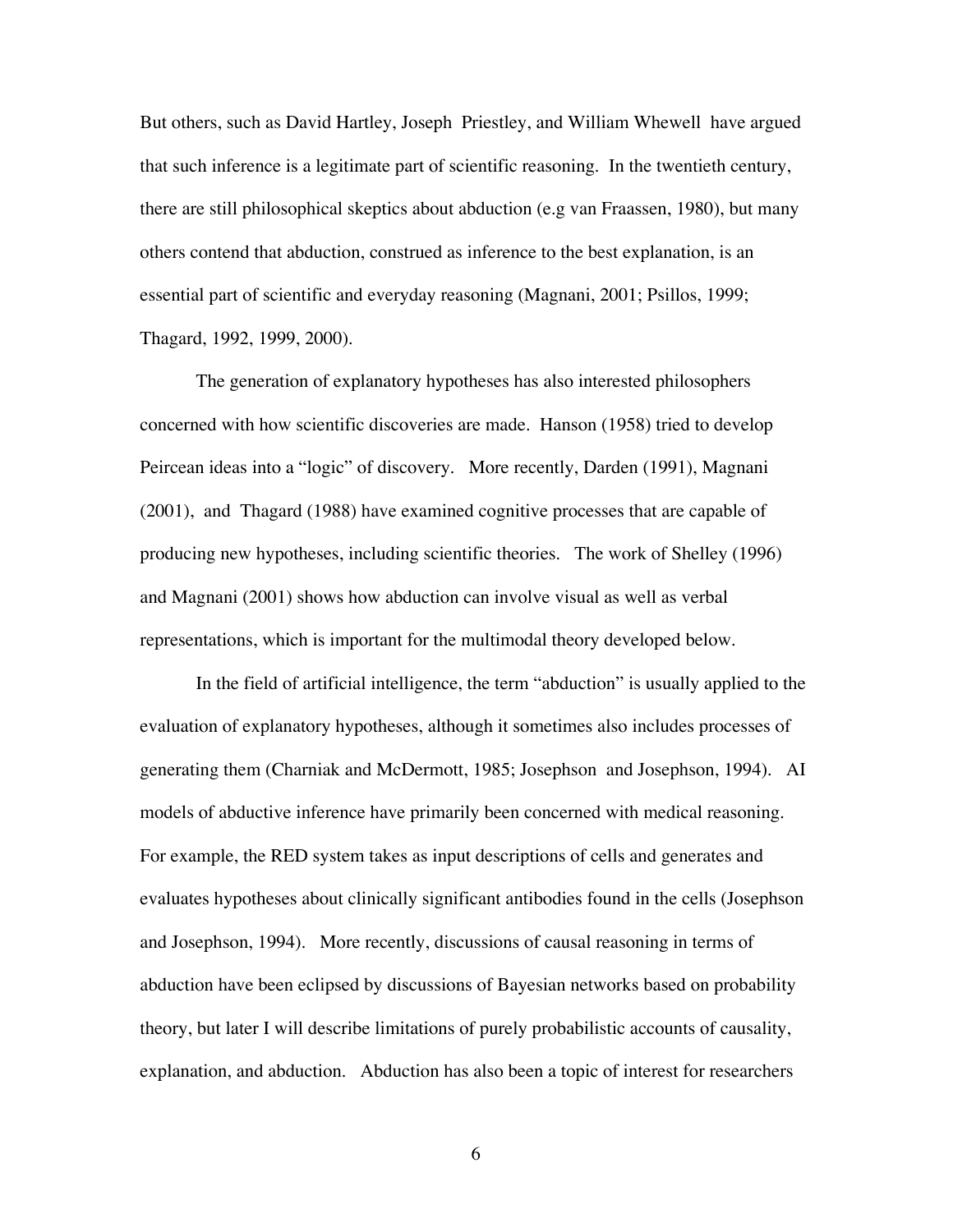in logic programming (Flach and Kakas, 2000), but there are severe limitations to a characterization of abduction in terms of formal logic (Thagard and Shelley, 1997).

Some AI researchers have discussed the problem of generating explanatory hypotheses without using the term "abduction". The computational models of scientific discovery described by Langley, Simon, Bradshaw, and Zytkov (1987) are primarily concerned with the inductive generalization of laws from data, but they also discuss the generation of explanatory structure models in chemistry. Langley et al. (2004) describe an algorithm for "inducing explanatory process models" , but it is clear that their computational procedures for constructing models of biological mechanisms operate abductively rather than via inductive generalization.

Psychologists rarely use the terms "abduction" or "abductive inference", and very little experimental research has been done on the generation and acceptance of explanatory hypotheses. Much of the psychological literature on induction concerns a rather esoteric pattern of reasoning, categorical induction, in which people express a degree of confidence that a category has a predicate after being told that a related category has the predicate (Sloman and Lagnado, 2005). Here is an example:

Tigers have 38 chromosomes.

Do buffaloes have 38 chromosomes?

Another line of research involves inductive generalizations about the behavior of physical devices (Klahr, 2000). Dunbar (1997) has discussed the role of analogy and other kinds of reasoning in scientific thinking in real-world laboratories. Considerable research has investigated ways in which people's inductive inferences deviate from normative standards of probability theory (Gilovich, Griffin, and Kahneman (2002).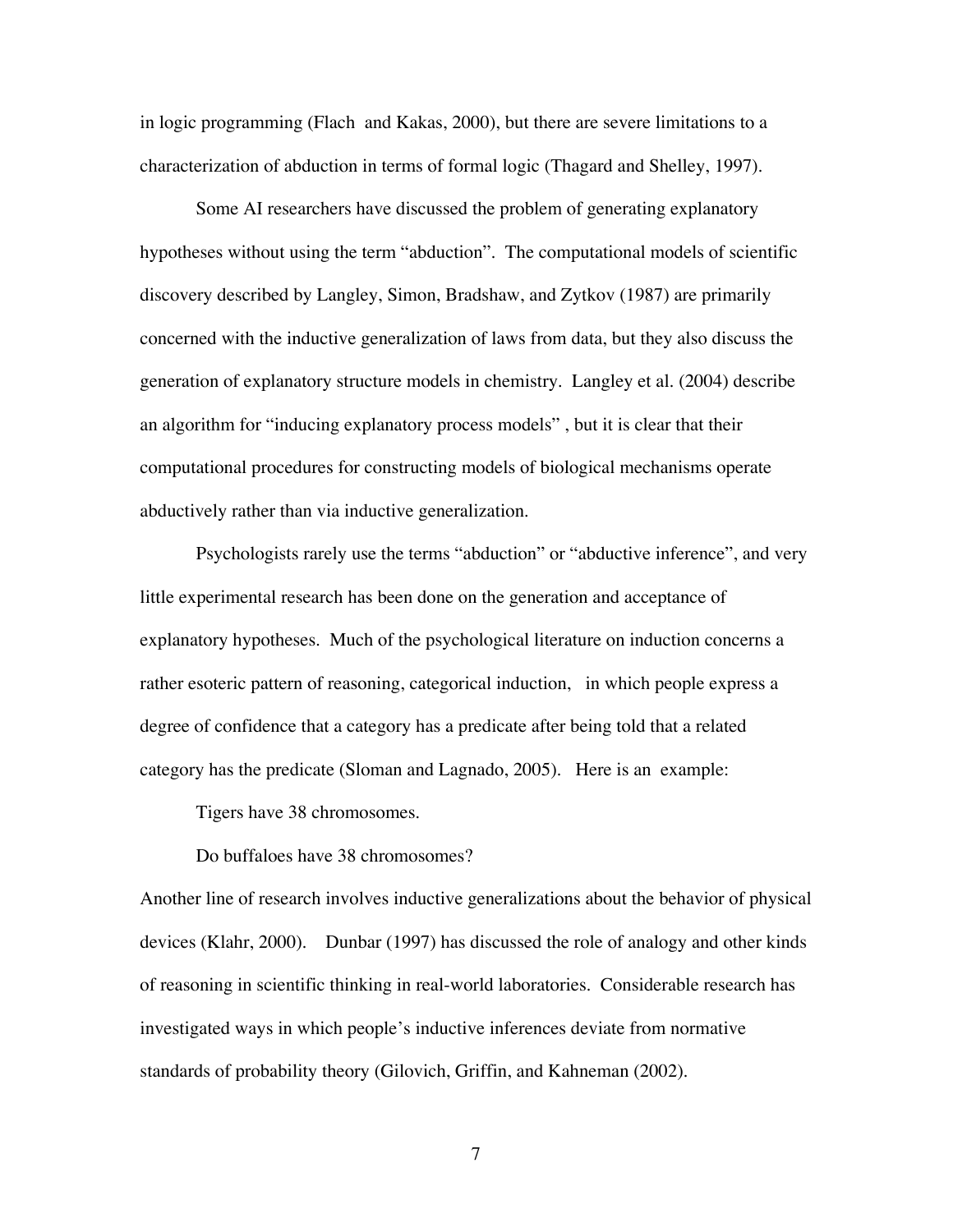Experimental research concerning causality has been concerned with topics different from the generation of causal explanations, such as how people distinguish genuine causes from spurious ones (Lien and Cheng, 2000) and how knowledge of the causal structure of categories supports the ability to infer the presence of unobserved features (Rehder and Burnett, 2005). Social psychologists have investigated the important abductive task of *attribution,* in which people generate explanations for the behavior of others (Kunda, 1999; Nisbett and Ross, 1980). Read and Marcus-Newhall tested the applicability of Thagard's (1992) computational theory of explanatory coherence to the evaluation of social explanations. Generally, however, psychologists have had little to say about the mental mechanisms by which new hypotheses are formed and evaluated. My review of interdisciplinary research on abductive inference has been very brief, for I want to move on to develop a new neurocomputational theory of abduction.

## **3. NEURAL STRUCTURES**

The structure of abduction is roughly this:

There is a puzzling target T that needs explanation.

Hypothesis H potentially explains T.

So, H is plausible.

H is a better explanation of T and other phenomena than competing hypotheses. So H is acceptable.

It would be psychologically unrealistic, however, to assume, as philosophers and AI researchers have tended to do, that T and H must be sentences or propositions (the meanings of sentences). A broader view of mental representation is required.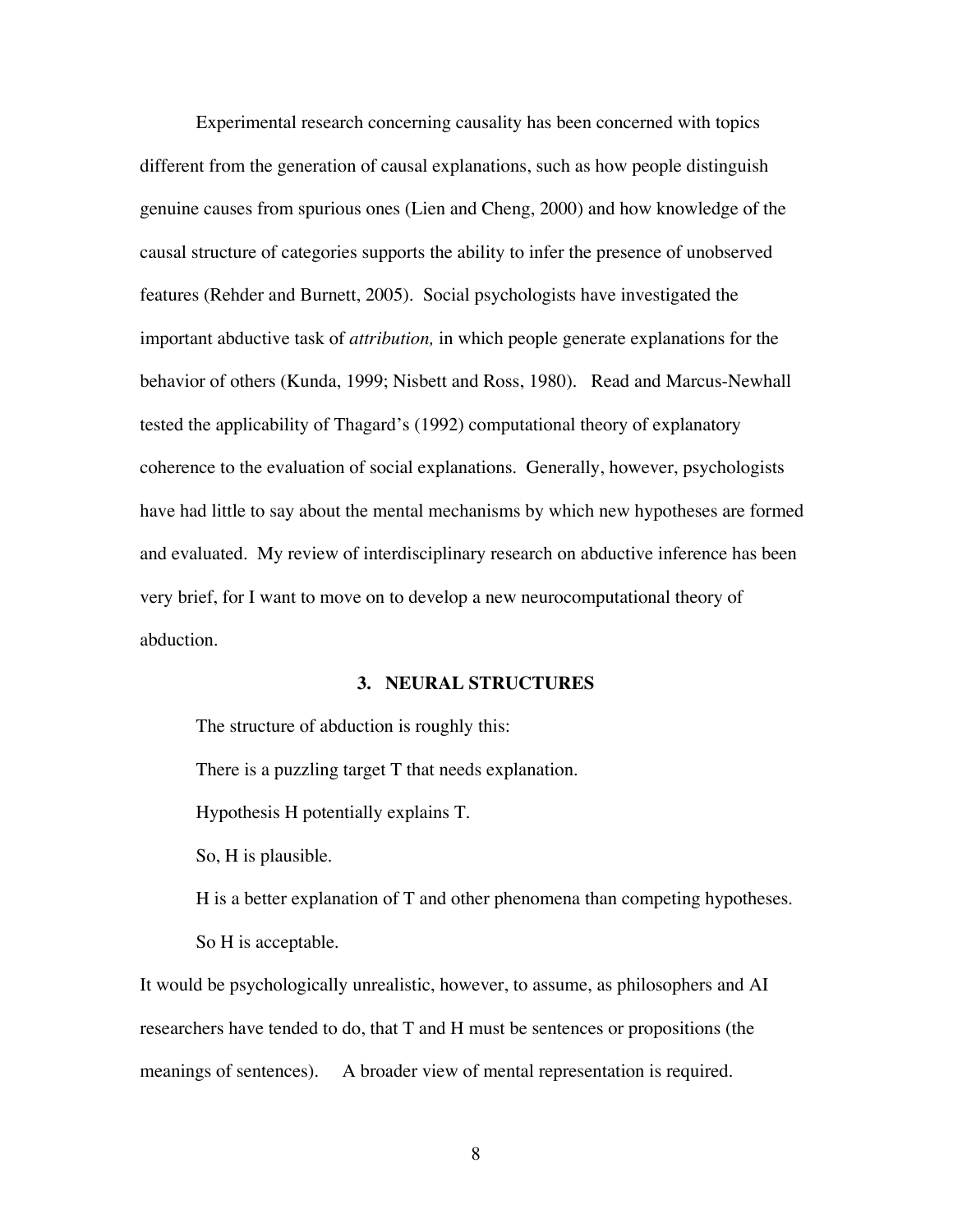As already mentioned, abductive inference can be visual as well as verbal (Shelley, 1996; Magnani, 2001). For example, when I see a scratch along the side of my car, I can generate the mental image of grocery cart sliding into the car and producing the scratch. In this case both the target (the scratch) and the hypothesis (the collision) are visually represented. Other sensory modalities can also provide explanation targets. For example, in medical diagnosis the perception of a patient's symptoms can involve vision (rash), touch (swelling), sound (heart murmur), smell (infection), and even taste (salty, in patients with cystic fibrosis). An observant cook may similarly be prompted to generate hypotheses by various kinds of sensory experiments, asking such questions as "Why does the cheese have blue stuff on it?" (vision), "Why is the broccoli soggy?" (touch), "Why is the timer buzzing?" (hearing), "Why is the meat putrid?" (smell), and "Why is the soup so salty" (taste). Thus all of the senses can generate explanation targets that can initiate abductive inference.

It is an interesting question whether hypotheses can be represented using all sensory modalities. For vision the answer is obvious, as images and diagrams can clearly be used to represent events and structures that have causal effects. And the answer appears to be yes when one is explaining one's own behavior: I may recoil because something I touch feels slimy, or jump because of a loud noise, or frown because of a rotten smell, or gag because something tastes too salty. Hence in explaining my own behavior my mental image of the full range of examples of sensory experiences may have causal significance. Applying such explanations of the behavior of others requires projecting onto them the possession of sensory experiences that I think are like the ones that I have in similar situations. For example, when I see people wrinkle up their noses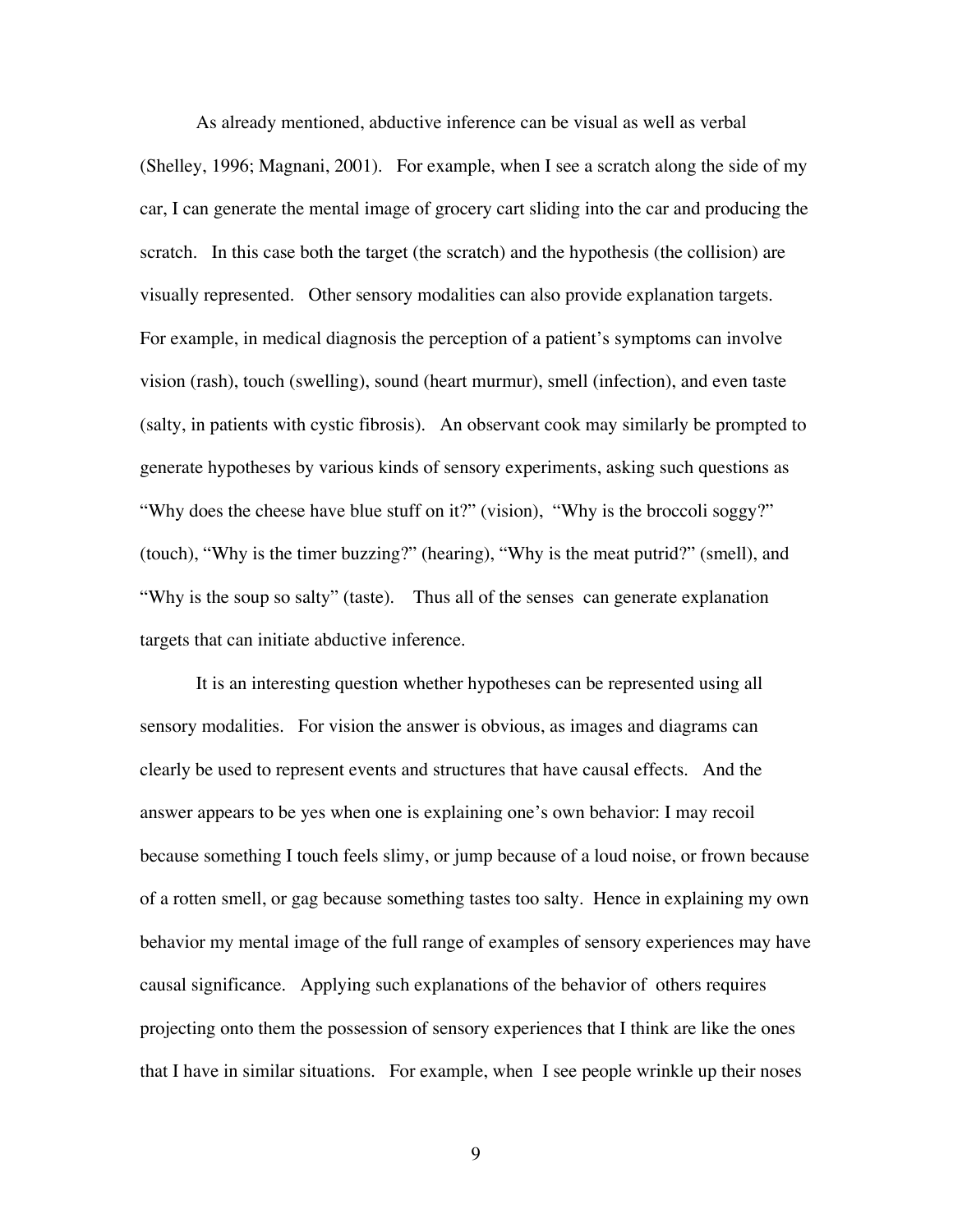in front of a garbage can, I may project onto them an experience similar to what I experience when I smell rotting garbage. In this case, my image of a smell is the olfactory representation of what I see as the cause of their behavior. Empathy works the same way, when I explain people's behavior in a particular situation by inferring that they are having the same kind of emotional experience that I have had in similar situations. For example, if a colleague with a recently rejected manuscript is frowning, I may empathize by remembering how annoyed I felt when a manuscript of mine was rejected, and my mental image projected onto the colleague constitutes a non-verbal representation that explains the frown. Of course, I may operate with verbal explanations as well, but these complement the empathetic ones. Hence there is reason to believe that abductive inference can be fully multimodal, in that both targets and hypotheses can have the full range of verbal and sensory representations. In addition to words, sights, sounds, smells, touches, and tastes, these can include emotional feelings, kinesthetic experiences such as feeling the body arranged in a certain way, and other feelings such as pain.

A narrowly verbal account of abduction such as those favored by logicians would clearly not be able to do justice to the multimodal character of abductive inference. But from a neurological perspective, there is no problem in postulating representations that operate in all relevant modalities. Let me define a neural structure as a complex <neurons, connections, spiking behaviors> that consists of a set of neurons, a set of synaptic connections among them, and a set of behaviors of individual neurons that specifies their patterns of spiking determined by the spiking behaviors of all those neurons to which they are connected. If the neurons are thought of as a dynamical system governed by a set of differential equations, then the spiking behaviors can be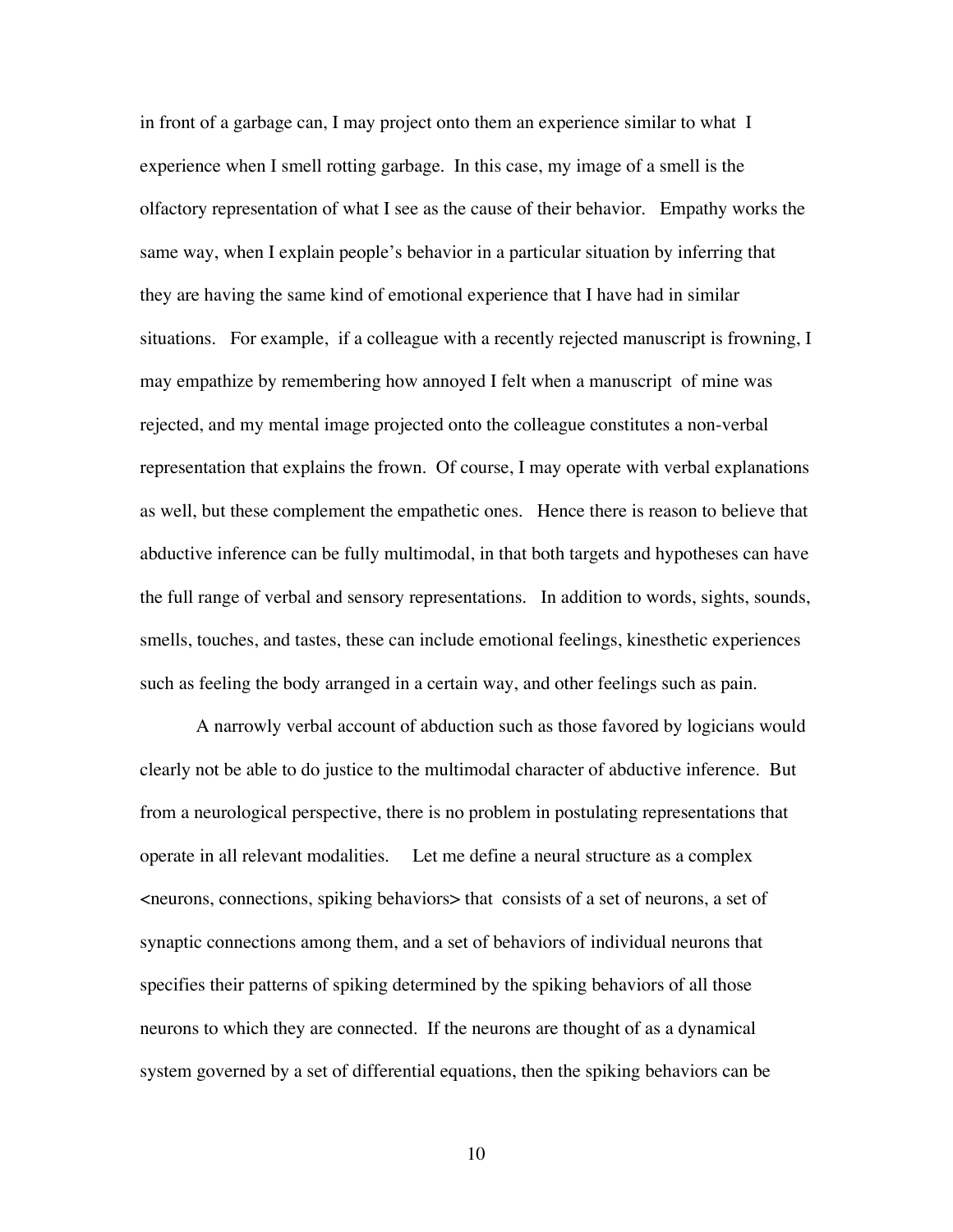thought of as the state space of the system. In contrast to standard connectionist models of neural networks, it is important to specify the behavior of neurons as more than just patterns of activation, because there is evidence that spiking patterns can be both neurologically and computationally important (Eliasmith and Anderson, 2003; Maass and Bishop, 1999; Rieke et al., 1997 ).

On the plausible assumption that all mental representations are brain structures, we can conjecture that verbal and sensory representations are neural structures of the sort just described. Hence we can reconceptualize abduction neurologically as a process in which one neural structure representing the explanatory target generates another neural structure that constitutes a hypothesis. Two major problems need to be solved in order to construct a neurological model of abduction consistent with the flow chart presented earlier in figure 1. The first is how to characterize the emotional inputs and outputs to the abductive process, that is how to mark the target as puzzling and the hypothesis as satisfying. The second is how to represent the explanatory relation between the neurally represented target and hypothesis.

The first problem can be dealt with by supposing that emotions are also neural structures in the sense just defined. I do not mean to suggest that for each emotion there is a constrained set of neurons that encodes it. Emotions involve complex interaction among sensory processes involving bodily states, and cognitive processes involving appraisal of a person's situation (see Thagard, 2005, ch. 10). Hence the neural structure corresponding to an emotional experience is not a neuronal group situated in a particular brain area, but a complex of neurons distributed across multiple brain areas.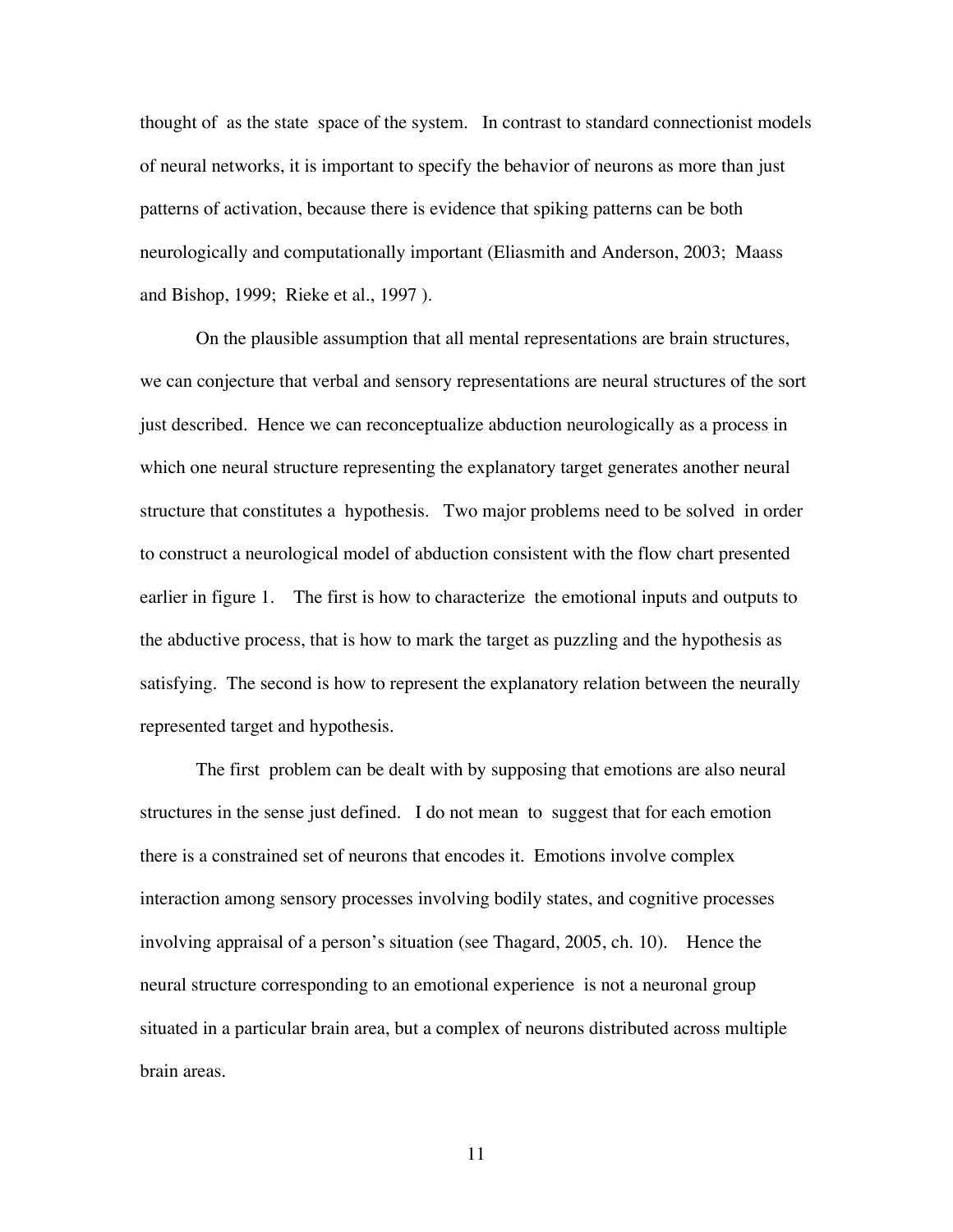Now the question becomes: what is the relation between the neural structure for the explanation target and the neural structure for an emotion such as puzzlement? There are two possibly compatible answers involving different aspects of neural structure: connections and spiking behavior. The target neural structure may be interrelated with an emotional neural structure because some of the neurons in the first structure have direct or indirect synaptic connections with the second structure. Hence the two neural structures are part of a larger neural structure. Moreover, these interconnections may establish temporal coordination between the two neural structures, so that the spiking behavior of the target neural structure is synchronized or approximately coordinated with the spiking behavior of emotional neural structure. Through one or both of these means – physical connectivity and temporal behavior – the brain manages to mark the target as puzzling and in need of explanation. Similarly, the hypothesis can be represented by a neural structure which operates in any verbal or sensory modality, and which can be associated with a neural structure corresponding to the emotional experience of satisfaction or pleasure. Thus part of the flow chart in figure 1 translates into the following neurological diagram, figure 2. What remains to be investigated is the relation of explanation and inference marked by the thin arrow. We need an account of explanation as a neurological process.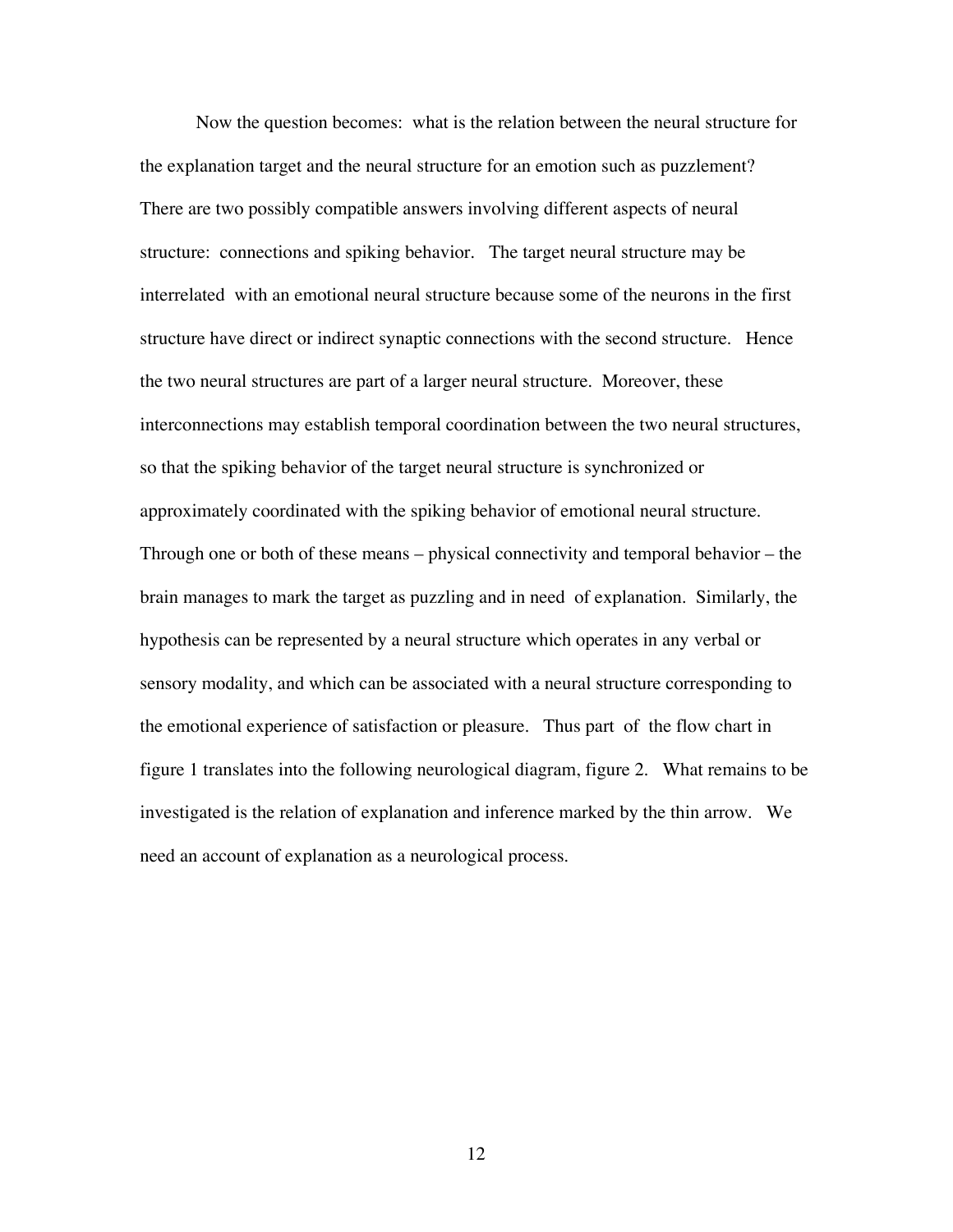

**Figure 2.** Abduction as a neural process. The plain lines indicate associations based on synaptic connectivity and temporal coordination, and the thin arrow indicates an explanatory relation to be clarified in the next section. The thick arrow indicates an inferential relation to be clarified in section 5.

# **4. EXPLANATION AND CAUSALITY**

Abductive inference is from a target to a hypothesis that explains it, but what is explanation? In philosophy and cognitive science, there have been at least six approaches to the topic of explanation (Thagard, 1992, pp. 118ff.). Explanations have been viewed as deductive arguments, statistical relations, schema applications, analogical comparisons, causal relations, and linguistic acts. All of these approaches have illuminated some aspects of the practice of explanation in science and everyday life, but the core of explanation, I would argue, is causality: a hypothesis explains a target if it provides a causal account of what needs to be explained. In medicine, a disease explains symptoms because the abnormal biological state that constitutes the disease produces the symptoms through biological mechanisms (Thagard, 1999). In ordinary social life, attributing a mental state such as an emotion explains a person's behavior because the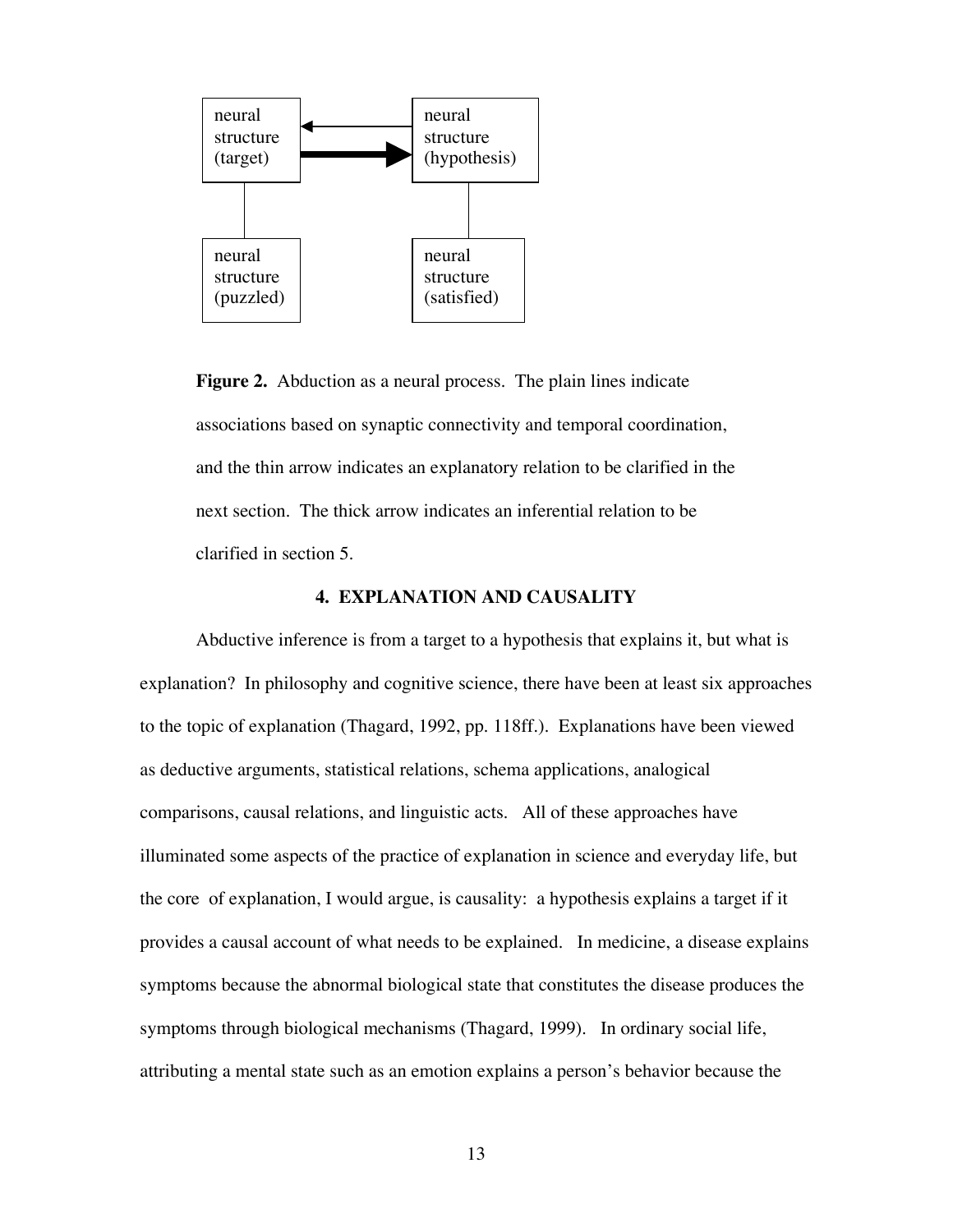mental state is the assumed cause of the behavior. In science, a theory explains phenomena such as the motions of the planets by providing the causes of such phenomena. Deductive, statistical, schematic, analogical, and linguistic aspects of explanation can all be shown to be subordinate to the fundamental causal aspect of explanation.

Hence the problem of describing the explanatory relation between hypotheses and targets is largely the problem of describing the causal relation between what neural structures for hypotheses represent and what neural structures for targets represent. To put it most simply, abduction becomes: T, H causes T, so maybe H, where H and T are not propositions but what is represented by neural structures. Hence it is crucial to give a philosophically and psychologically plausible account of causality.

The philosophical literature on causality is huge, but here is a quick summary of extant positions on the nature of causality:

 1. Eliminativist: Causality is an outmoded notion no longer needed for scientific discourse.

2. Universalist: Causation is a relation of constant conjunction: the effect always occur when the cause occurs.

3. Probabilistic: Causation is a matter of probability: the effect is more probable given the cause than otherwise.

4. Causal powers: the cause has a power to produce the effect.

Each of these positions is problematic. The eliminativist position runs afoul of the fact that talk of causal mechanisms still abounds in science. The universalist position is untenable because most causal relations are statistical rather than constant: infection by a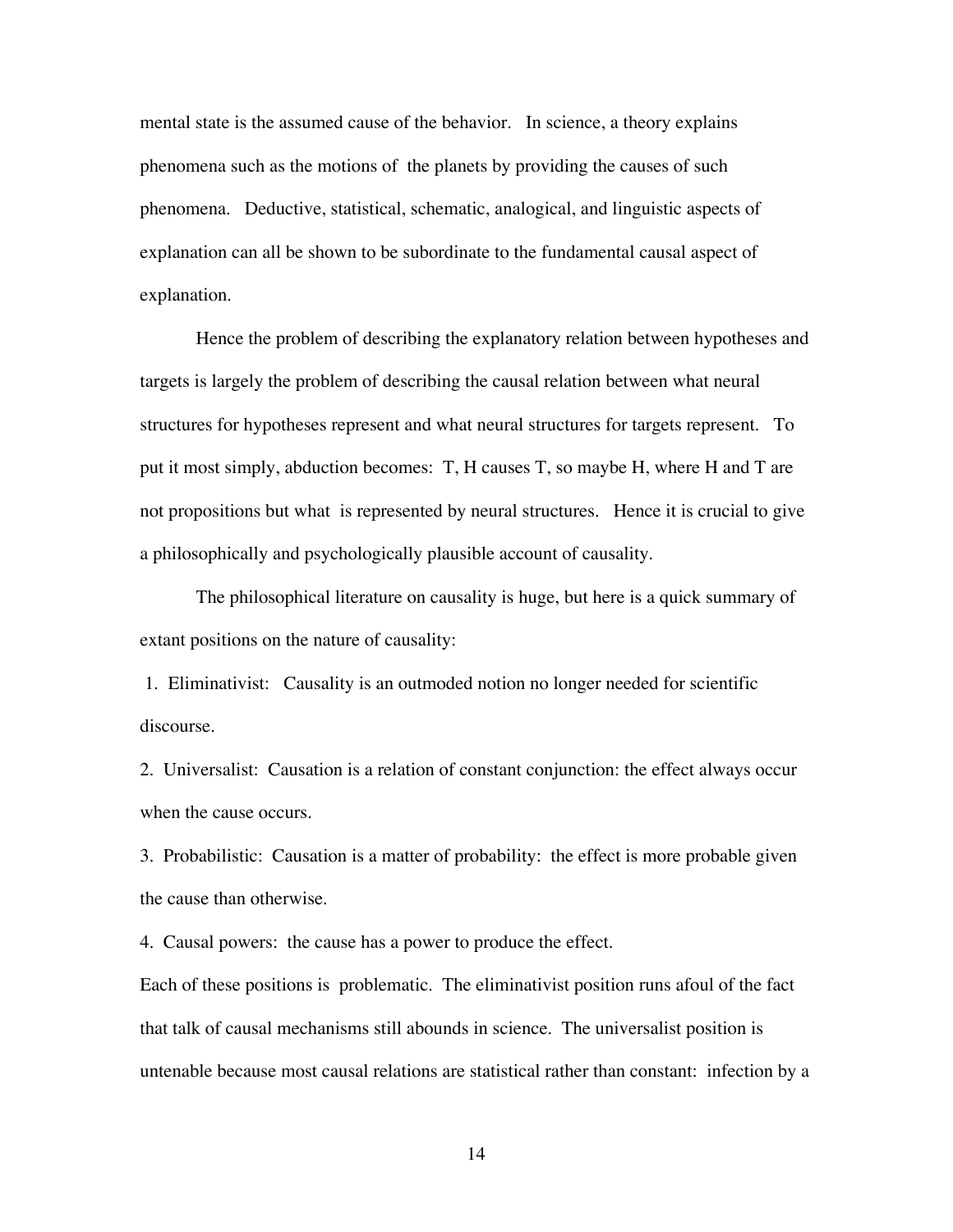mycobacterium causes tuberculosis, but many people infected by it never develop the disease. Similarly, the probabilistic position cannot easily distinguish between cases where a cause actually makes an effect more likely, as in infection by the mycobacterium, and cases where the effect is made more likely by some other cause. For example, the probability that people have tuberculosis given that they take the drug Isoniazid is much greater than the probability that they have tuberculosis, but this is because Isoniazid is a commonly prescribed treatment for the disease, not because it causes the disease. (See Pearl, 2000, for a broad and deep discussion of causality and probability.) People have an intuitive sense of the difference between causal and purely statistical relations. In part, this arises from an understanding of how mechanisms connect causes with their effects: see section 7 below. But it also arises from a natural perceptual inclination to see certain kinds of occurrences as causally related to each other. This inclination does not depend on the postulation of occult causal powers that causes must have in relation to their effects, but on fundamental features of our perceptual systems.

Evidence that causal relations can be perceived comes from three kinds of psychological evidence: cognitive, developmental, and neurological. Michotte (1963) performed a large array of experiments with visual stimuli that suggest that adults have a direct impression of cause-effect relations: when people see an image of one ball moving into another that begins to move, the first ball is perceived to cause the second one to move. Such reactions are even found in young infants: Leslie and Keeble (1987) provided experimental evidence that even 27-week old infants perceive a causal relationship. Baillargeon, Kotovsky, and Needham (1995) report that infants as young as 2.5 months expect a stationery object to be displaced when it is hit by a moving object;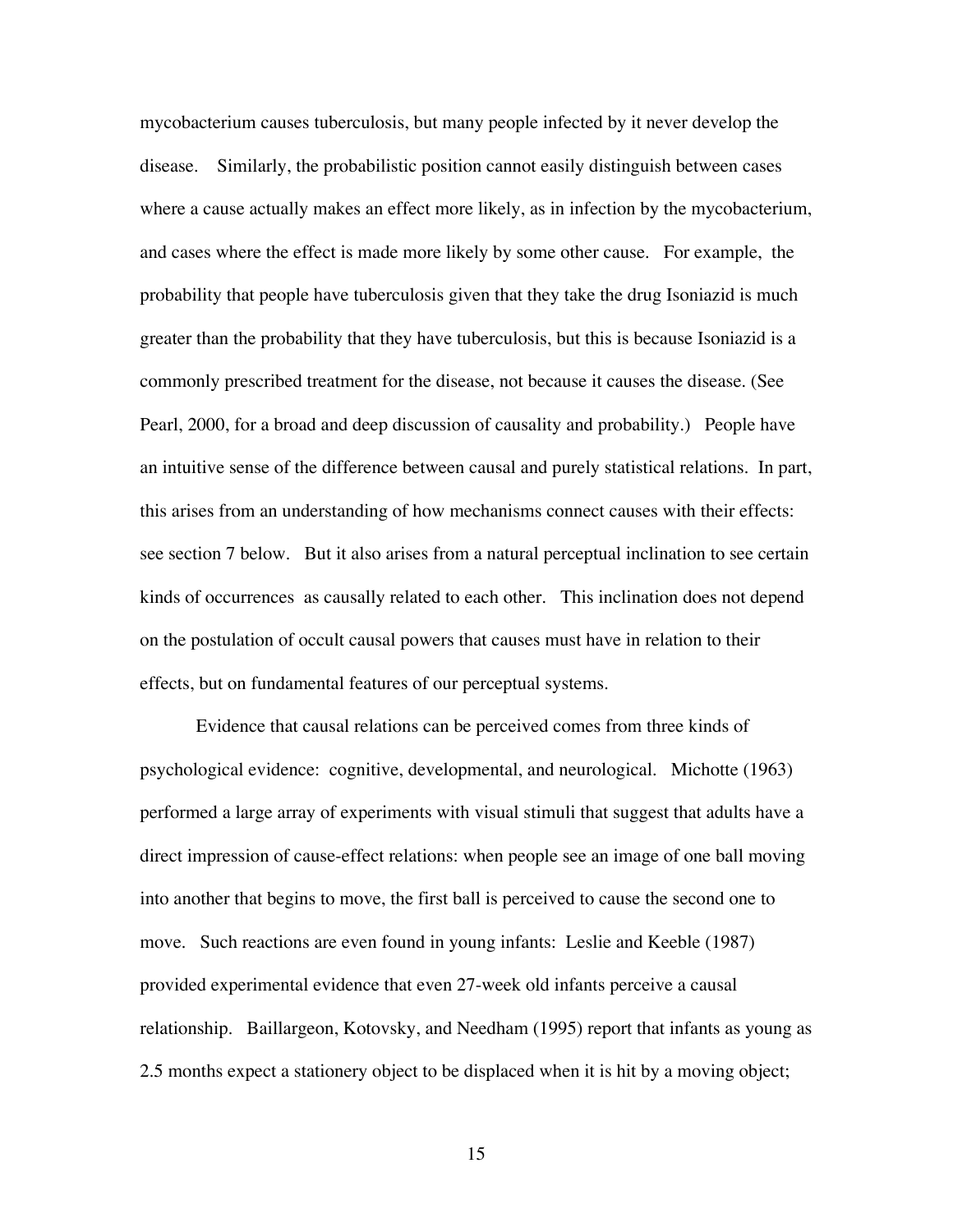by around 6 months, infants believe that the distance traveled by the stationery object is proportional to the size of the moving object. Thus at a very primitive stage of verbal development children seem to have some understanding of causality based on their visual and tactile experiences. According to Mandler (2004), infants' very early ability to perceive causal relations need not be innate, but could arise from a more general ability to extract meaning from perceptual relationships. Whether or not it is innate, infants clearly have an ability to extract causal information that develops long before any verbal ability.

 Recent work using functional magnetic resonance imaging has investigated brain mechanisms underlying perceptual causality (Fugelsang et al., 2005). Participants imaged while viewing causal events had higher levels of relative activation in the right middle frontal gyrus and the right inferior parietal lobule compared to those viewing noncausal events. The evidence that specific brain structures are involved in extracting causal structure from the world fits well with cognitive and developmental evidence that adults and children are able to perceive causal relations, without making inferences based on universality, probability, or causal powers. It is therefore plausible that people's intuitive grasp of causality, which enables them to understand the distinction between causal relations and mere co-occurrence, arises very early from perceptual experience. Of course, as people acquire more knowledge, they are able to expand this understanding of causality far beyond perception, enabling them to infer that invisible germs cause disease symptoms. But this extended understanding of causality is still based on the perceptual experience of one event making another happen, and does not depend on a mysterious, metaphysical conception of objects possessing causal powers.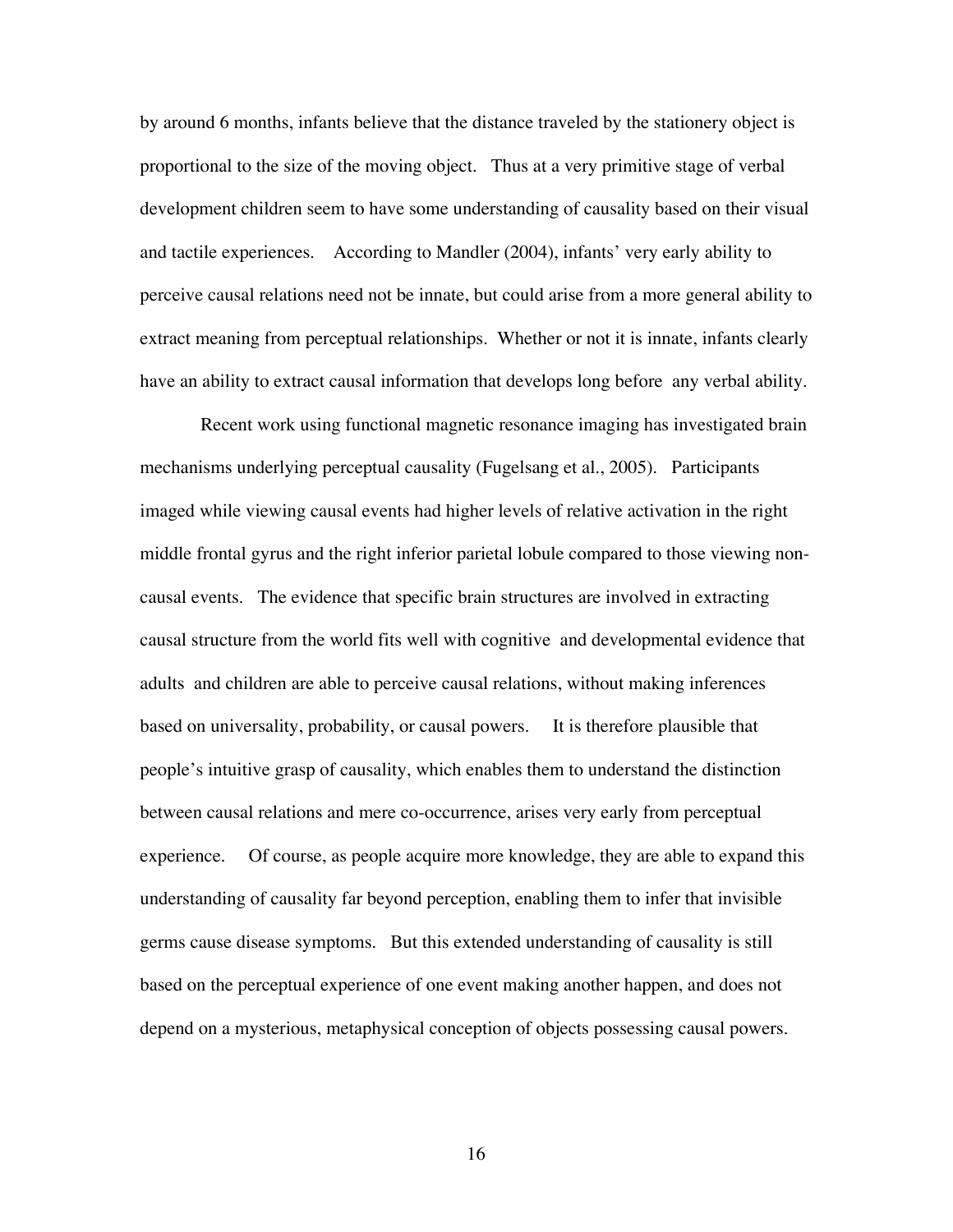For discussion of the role of causality in induction, see Bob Rehder's chapter in this volume.

Now we can start to flesh out in neurological terms what constitutes the relation between a target and an explanatory hypothesis. Mandler (2004) argues that CAUSED-MOTION is an *image schema*, an abstract, non-propositional, spatial representation that expresses primitive meanings. Lakoff (1987) and others have proposed that such nonverbal representations are the basis for language and other forms of cognition. Feldman and Narayan (2004) have described how image schemas can be implemented in artificial neural systems. I will assume that there is a neurally encoded image schema that establishes the required causal relation that ties together the neural structure of a hypothesis and the neural structure of the target that it explains. We would then have a neural representation of the explanatory, causal relation between hypotheses and targets. This relation provides the abductive basis for the inferential process described in the next section.

The model of abductive inference sketched in figures 1 and 2 has been implemented in a computer simulation that shows in detail how neural processes can generate emotional initiation and causal reasoning (Thagard and Litt, forthcoming). The details are too technical to present here, but the simulation is important because it shows how causal and emotional information distributed over thousands of artificial neurons can produce a simple form of abductive inference.

# **5. INFERENCE**

On the standard philosophical view, inference is the movement from one or more propositions taken to be true to another proposition that follows from them deductively or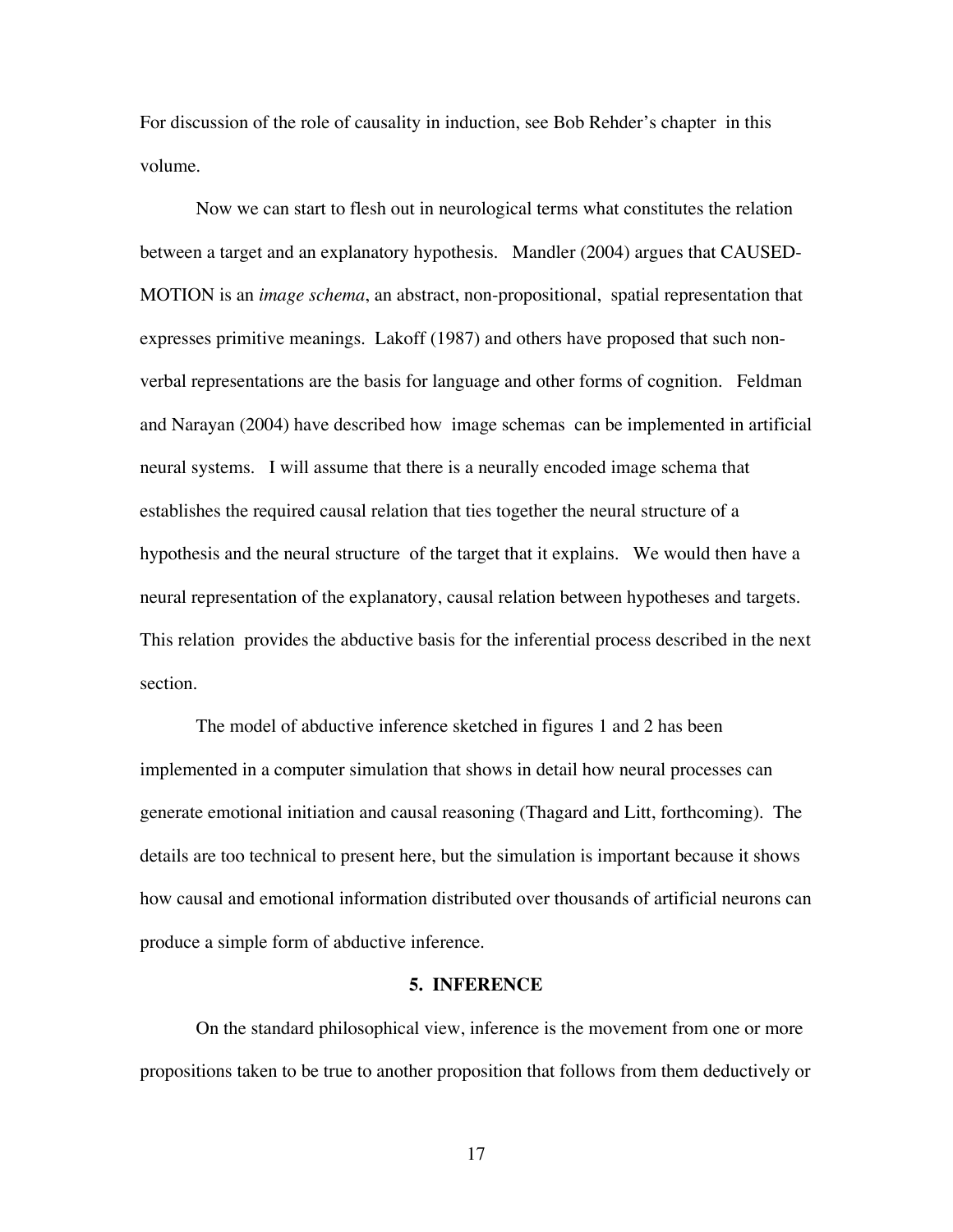inductively. Here a proposition is assumed to be an abstract entity, the meaning content of a sentence. Belief and other mental states such as doubt, desire, and fear are all propositional attitudes, that is, relations between persons and propositions. An inference is much like an argument, which is the verbal description of a set of sentential premises that provide the basis for accepting a conclusion. Most philosophical and computational accounts of abductive inference have assumed this kind of linguistic picture of belief and inference.

There are many problems with this view. It postulates the existence of an infinite number of propositions, including an infinite number that will never be expressed by any uttered sentence. These are abstract entities whose existence is utterly mysterious. Just as mysterious is the relation between persons and propositions, for what is the connection between a person's body or brain and such abstract entities? The notion of a proposition dates back at least to Renaissance times when almost everyone assumed that persons were essentially non-corporeal souls, which could have some non-material relation to abstract propositions. But the current ascendancy of investigation of mental states and operations in terms of brain structures and processes makes talk of abstract propositions as antiquated as theories about souls or disease-causing humors. Moreover, philosophical theories of propositional belief have generated large numbers of insoluble puzzles, such as how it can be that a person can believe that Lewis Carroll wrote *Alice in Wonderland,* but not that Charles Dodgson did, when the beliefs seem to have the same content because Carroll and Dodgson are the same person.

Implicit in my account of abductive inference is a radically different account of belief that abandons the mysterious notion of a proposition in favor of biologically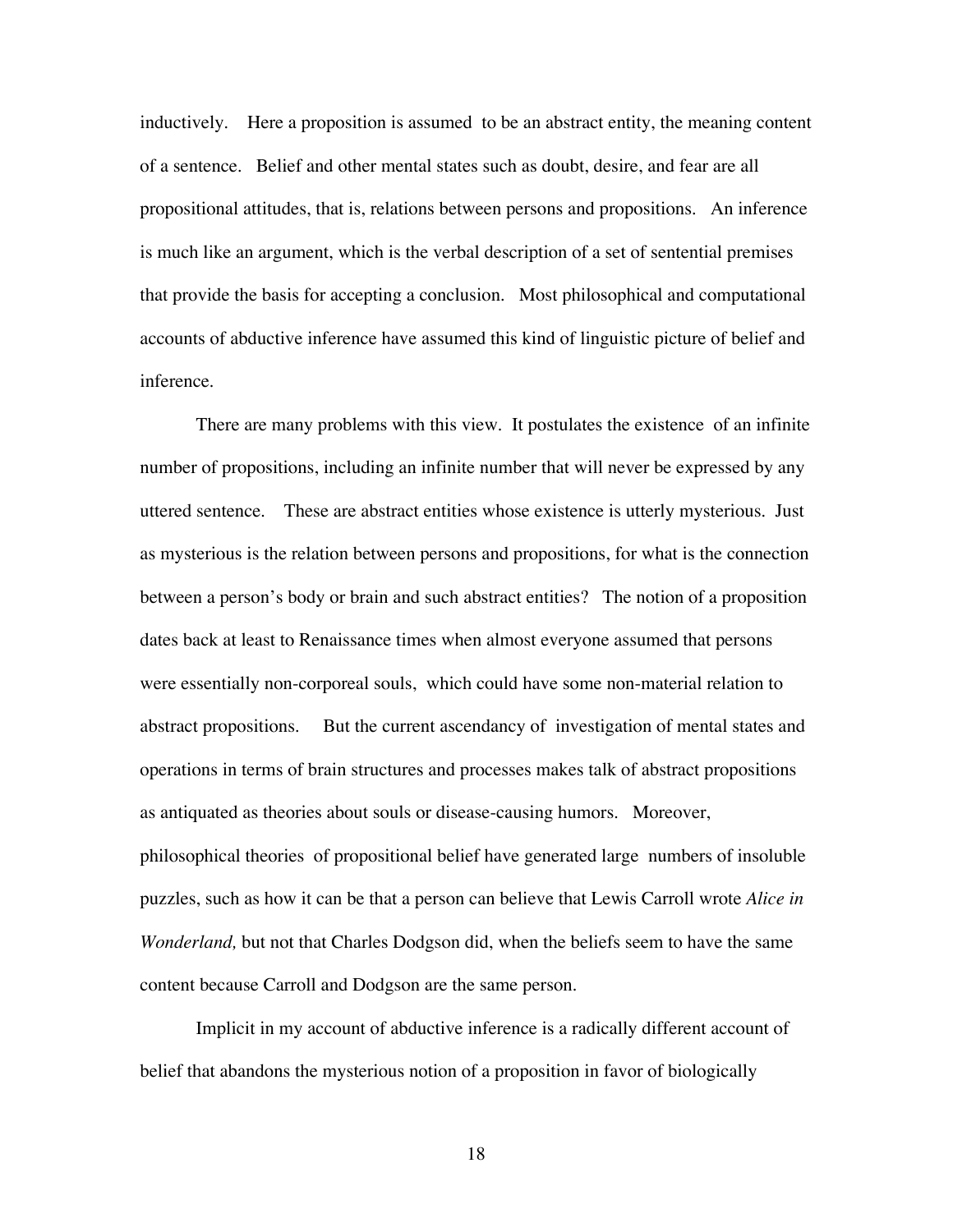realistic ideas about neural structures. In short, beliefs are neural structures consisting of neurons, connections, and spiking behavior; and so are all the other mental states that philosophers have characterized as propositional attitudes, including doubt, desire, and fear. This view does away with the metaphysical notion of a proposition, but does not eliminate standard mental concepts such as belief and desire, which are, however, radically reconstrued in terms of structures and processes in the brain (cf. Churchland, 1989).

This view of mental operations makes possible an account of the nature of inference that is dramatically different from the standard account that takes inference to operate on propositions the same way that argument operates on sentences. First, it allows for non-verbal representations from all sensory modalities to be involved in inference. Second, it allows inferences to be holistic in ways that arguments are not, in that they can simultaneously take into account a large amount of information before producing a conclusion. How this works computationally is shown by connectionist computational models such as my ECHO model of explanatory coherence (Thagard 1992). ECHO is not nearly as neurologically realistic as the current context requires, since it uses localist artificial neurons very different from the groups of spiking neurons that I have been discussing, but it at least shows how parallel activity can lead to holistic conclusions.

What then is inference? Most generally, inference is a kind of transformation of neural structures, but obviously not all such transformations count as inference. We need to isolate a subclass of neural structures that are representations, that is ones that stand for something real or imagined in the world. Roughly, a neural structure is a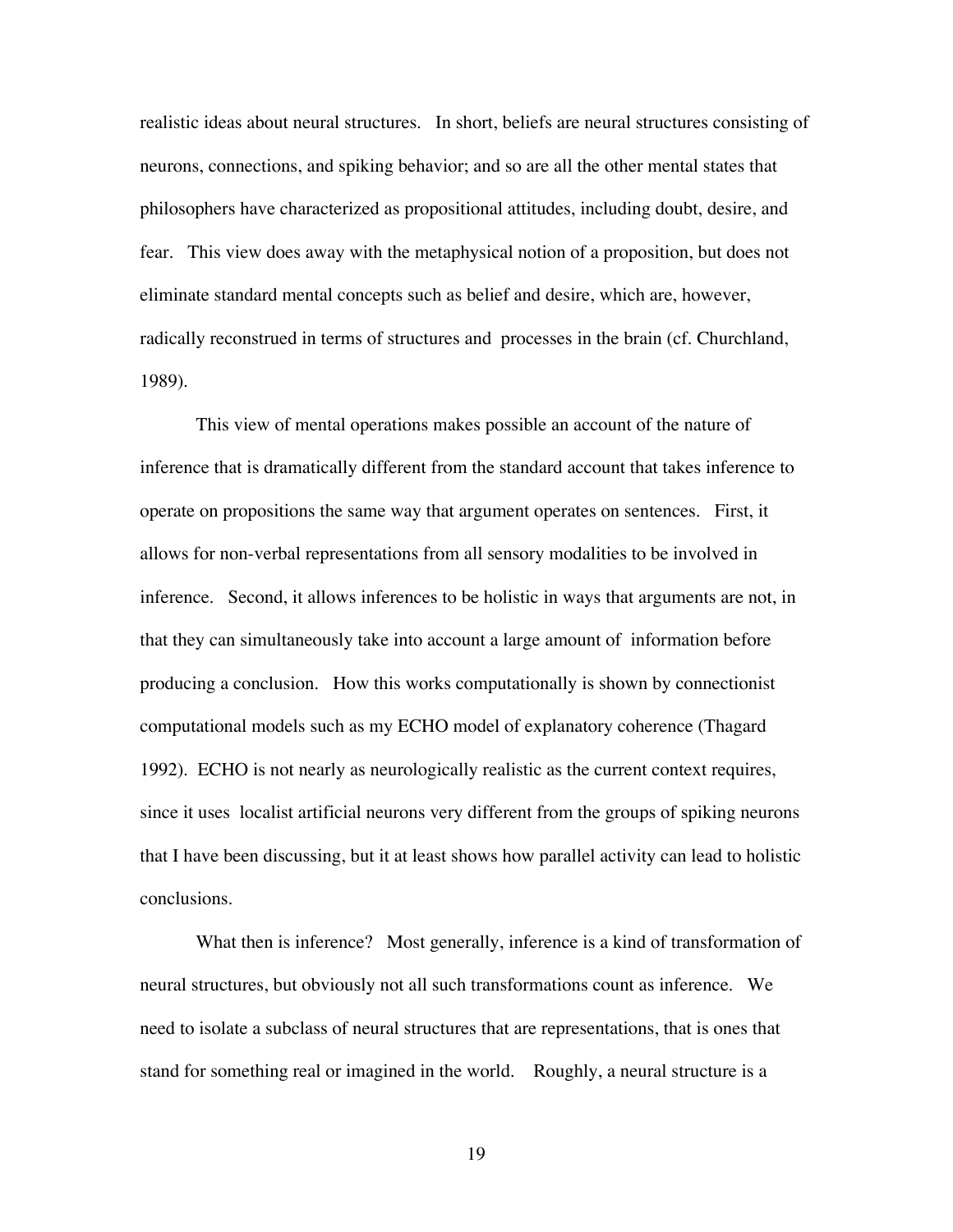representation if its connections and spiking behavior enable it to relate to perceptual input and/or the behavior of other neural structures in such a way that it can be construed as standing for something else such as a thing or concept. This is a bit vague, but is broad enough to cover both cases where neural structures stand for concrete things in the world, e.g. George W. Bush, and for general categories that may or may not have any members, e.g. unicorns. Note that one neural structure may constitute many representations, because different spiking behaviors may correspond to different things. This capability is a feature of all distributed representations.

Accordingly, we can characterize inference as the *transformation of representational neural structures*. Inference involving sentences is a special case of such transformation where the relevant neural structures correspond to sentences. My broader account has the great advantage of allowing thinking that uses visual and other sensory representations to count as inference as well. From this perspective, abduction is the transformation of representational neural structures that produces neural structures that provide causal explanations.

This neural view of inference is open to many philosophical objections. It remains to be shown that neural structures have sufficient syntactic and semantic complexity to qualify as sentential representations. The syntactic problem is potentially solved by theories of neural combinatorics such as the tensor product theory of Smolensky (1990) which show how vectors representing neural activity can be combined in ways that capture syntactic structure. The semantic problem is potentially solved by providing more detail about how neural structures can relate to the world and to each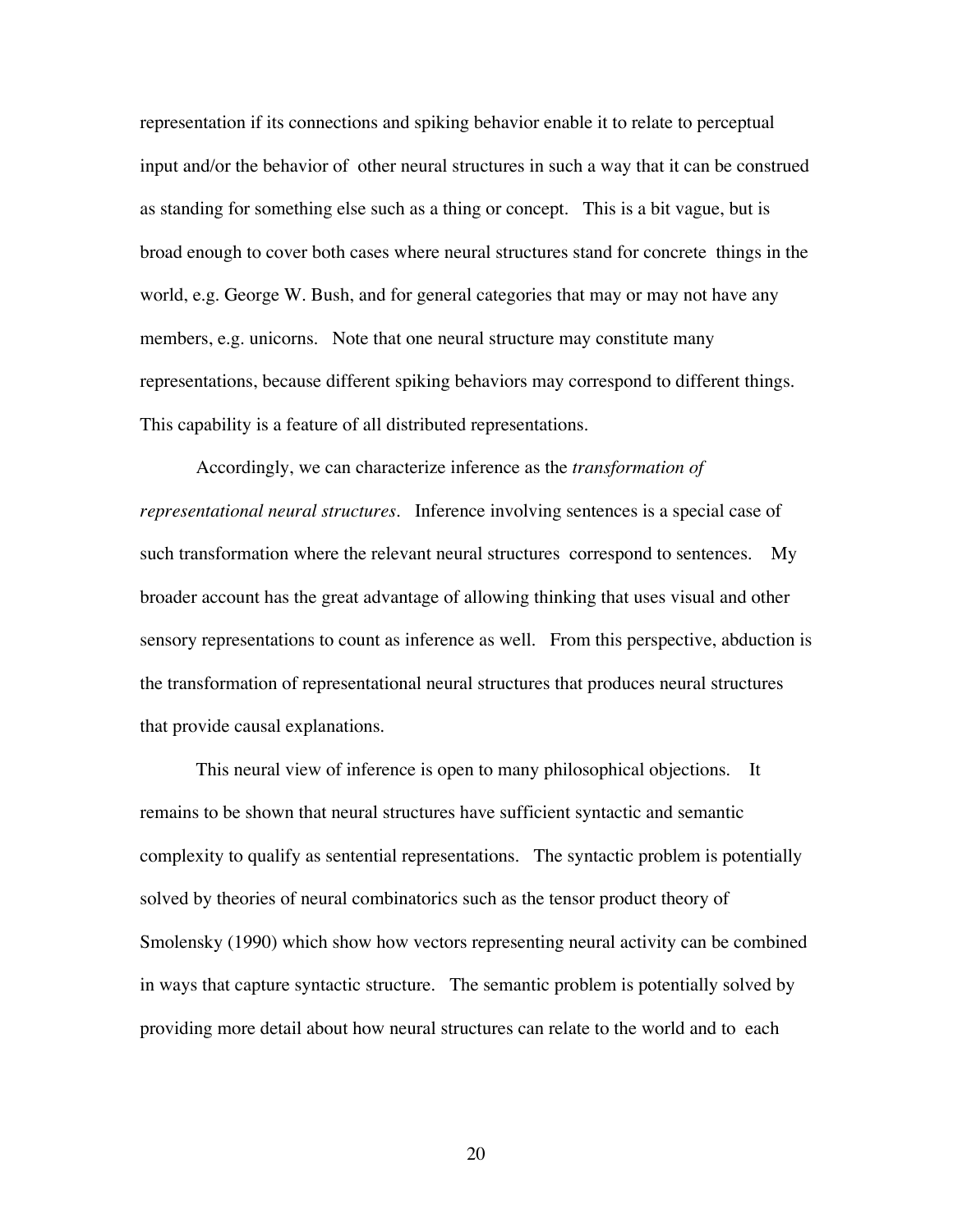other (Eliasmith, 2005). But much more needs to be said about what enables a neural structure to constitute a meaningful representation.

Another objection to my account of neural structures and inference is that it requires some way of specifying groups of neurons that are part of identifiable neural structures. In the worse case, one might be forced to conclude that there is only one neural structure in the brain, consisting of *all* the neurons with all their connections and spiking behaviors. This problem becomes especially acute in cases of inference that involve multiple kinds of verbal, perceptual, and emotional representation, which require that multiple brain areas be involved. In practice, however, the problem of isolating neural structures does not seem to be insurmountable. Neuroscientists often talk of groups, populations, or assemblies of neurons that are identifiable subsets of the 100 billion or so neurons that constitute an entire brain. Groups are identifiable because they have far more connections with each other than they do with neurons in other parts of the brain. Hence even though there is a great deal of interconnectivity in the brain, we can still identify groups of neurons with high degrees of connection to each other and spiking behaviors that enable them to constitute representations. So the view that inference is transformation of neural structures does not devolve into the much less precise claim that inference is just brain transformation.

Another philosophical objection to the neural theory of inference is that it is unduly narrow in that does not apply to inferences by robots or by extraterrestrial beings with brains radically different from ours. My response is that I am only concerned here to provide a special theory of human inference, and will leave the problem of developing a general theory of inference for the occasion when we actually encounter robots or aliens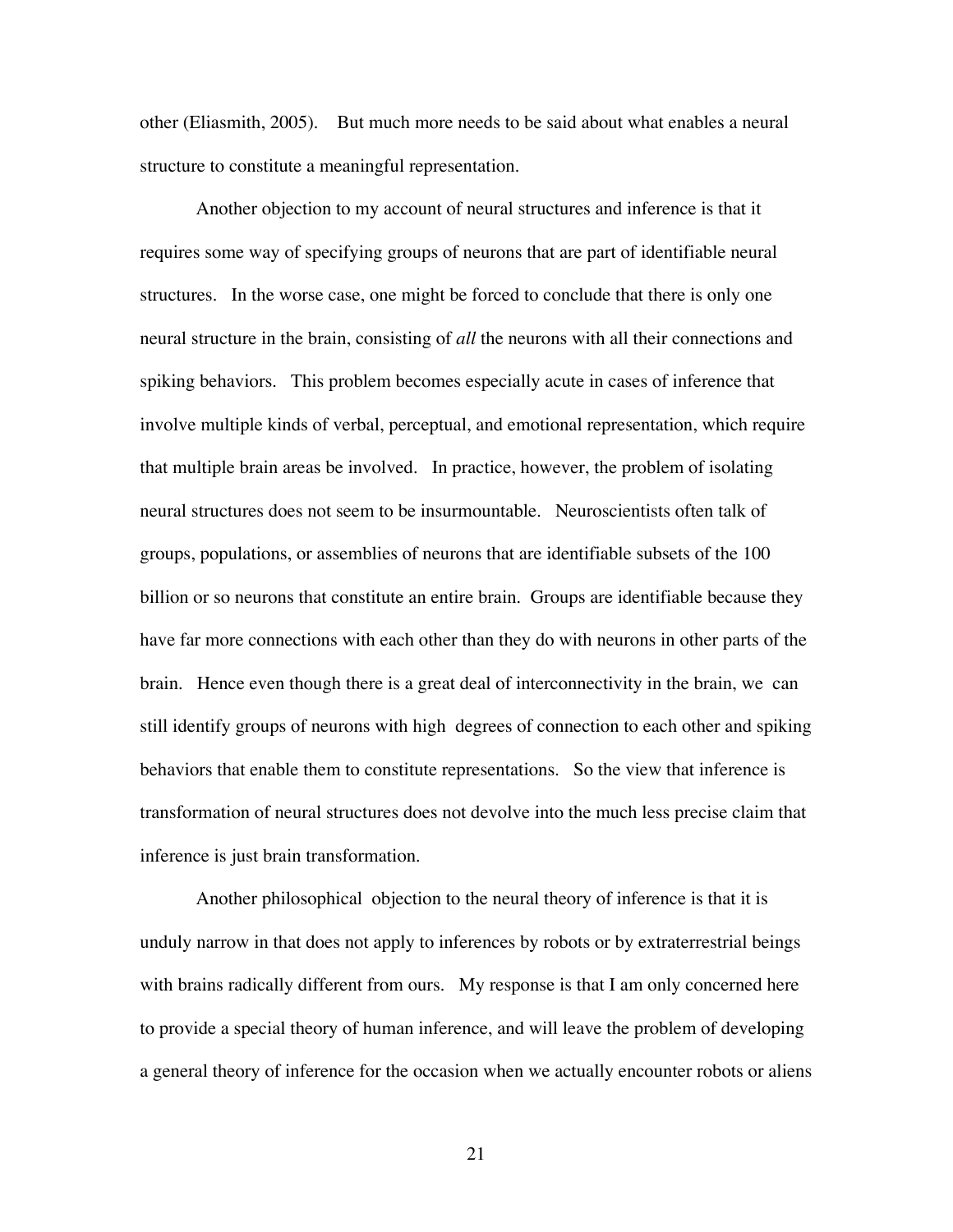that are intelligent enough that we want to count what they do as inference. The general theory would consist of a broader account of a representational structure, <parts, relations, behaviors>, analogous to the <neurons, connections, spiking behaviors> of humans and other terrestrial animals. It is an open question what the degree of similarity will be between the mental mechanisms of human and non-human thinkers, if there are any of the latter.

## **6. EMOTIONAL INITIATION**

I described earlier how abductive inference is initiated by emotional reactions such as surprise and puzzlement, but other forms of inference also have affective origins. The influence of emotions on decision making has often been noted (Damasio, 1994; Mellers et al., 1999; Thagard, 2001, 2006). But less attention has been paid to the fact that inferences about what to do are usually initiated by either positive or negative emotions. Decisions are sometimes prompted by negative emotions such as fear: if I am afraid that something bad will happen, I may be spurred to decide what to do about it. For example, a person who is worried about being fired may decide to look for other jobs. It would be easy to generate examples of cases where other negative emotions such as anger, sadness, envy, and guilt lead people to begin a process of deliberation that leads to a practical inference. More positively, emotions such as happiness can lead to decisions, as when someone thinks about how much fun it would be to have a winter vacation and begins to collect travel information that will produce a decision about where to go. Just as people do not make abductive inferences unless there is some emotional reason for them to look for explanations, people do not make inference about what to do unless negative or positive emotional reactions to their current situation indicate that action is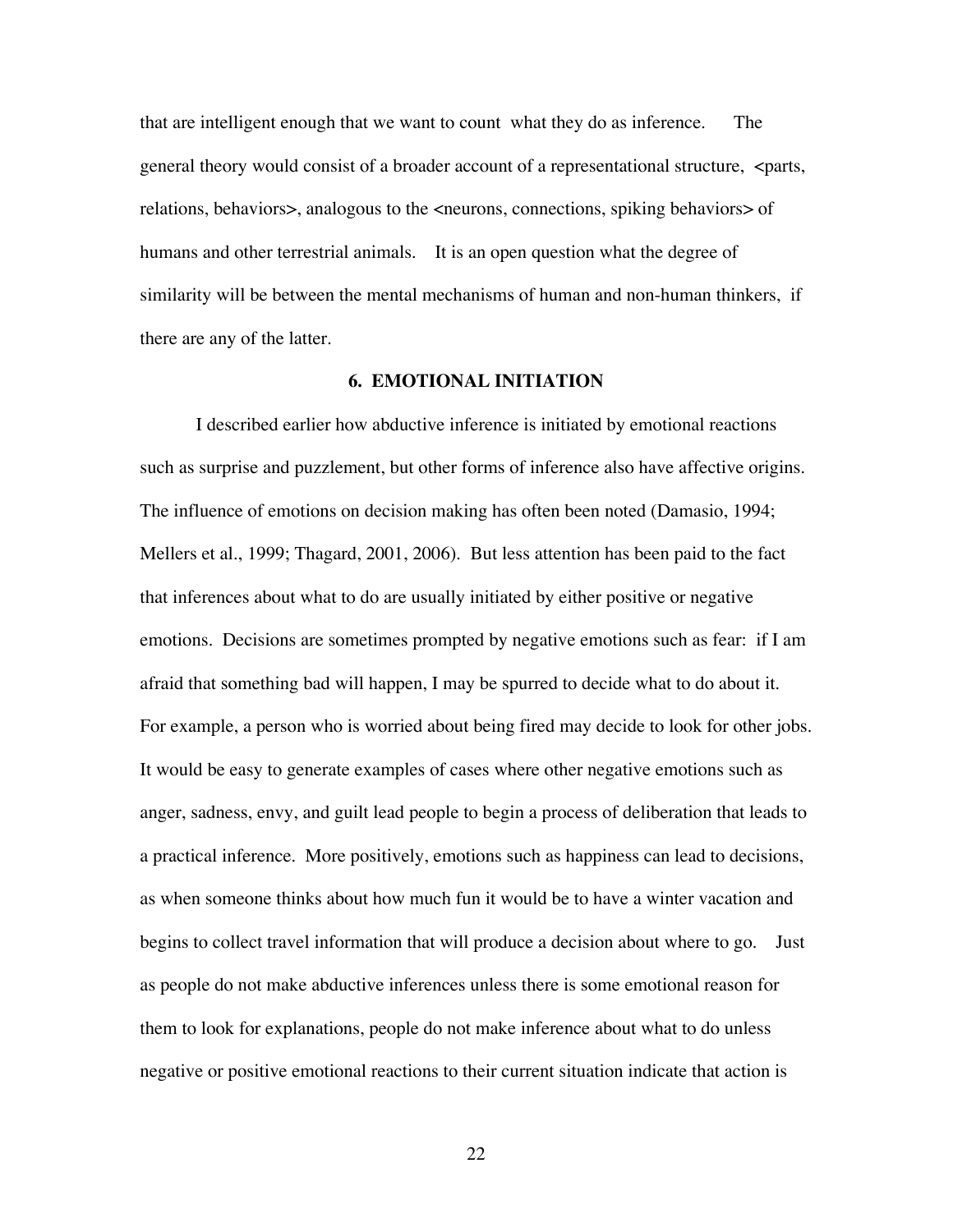required. In some cases, the emotions may be tied to specific perceptual states, for example when hunger initiates a decision about what to eat.

Deductive inference might be thought to be impervious to emotional influences, but there is neurological evidence that even deduction can be influenced by brain areas such as the ventromedial prefrontal cortex that are known to be involved in emotion (Houdé et al., 2001; Goel and Dolan, 2003). It is hard to say whether deduction is initiated by emotion, because I think it is rarely initiated at all outside the context of mathematical reasoning: Readers should ask themselves when was the last time they made a deductive inference. But perhaps deduction is sometimes initiated by puzzlement, as when one wonders whether an object has a property and then retrieves from memory a rule that says that all objects of this type have the property in question. This kind of inference may be so automatic, however, that we never become aware of the making of the inference or any emotional content of it.

Analogical inference often involves emotional content, especially when it is used in persuasion to transfer negative affect from a source to a target (Blanchette and Dunbar, 2001; Thagard and Shelley, 2001). For example, comparing a political leader to Hitler is a common way of motivating people to dislike the leader. Such persuasive analogies are often motivated by emotional reactions such as dislike of a person or policy. Because I dislike the leader, I compare him or her to Hitler in order to lead you to dislike the leader also. Practical analogical inferences are prompted by emotions in the same way that other decisions are: I want to go on vacation, and remember I had a good time at a resort before, and decide to go to a similar resort. Analogical abductions in which an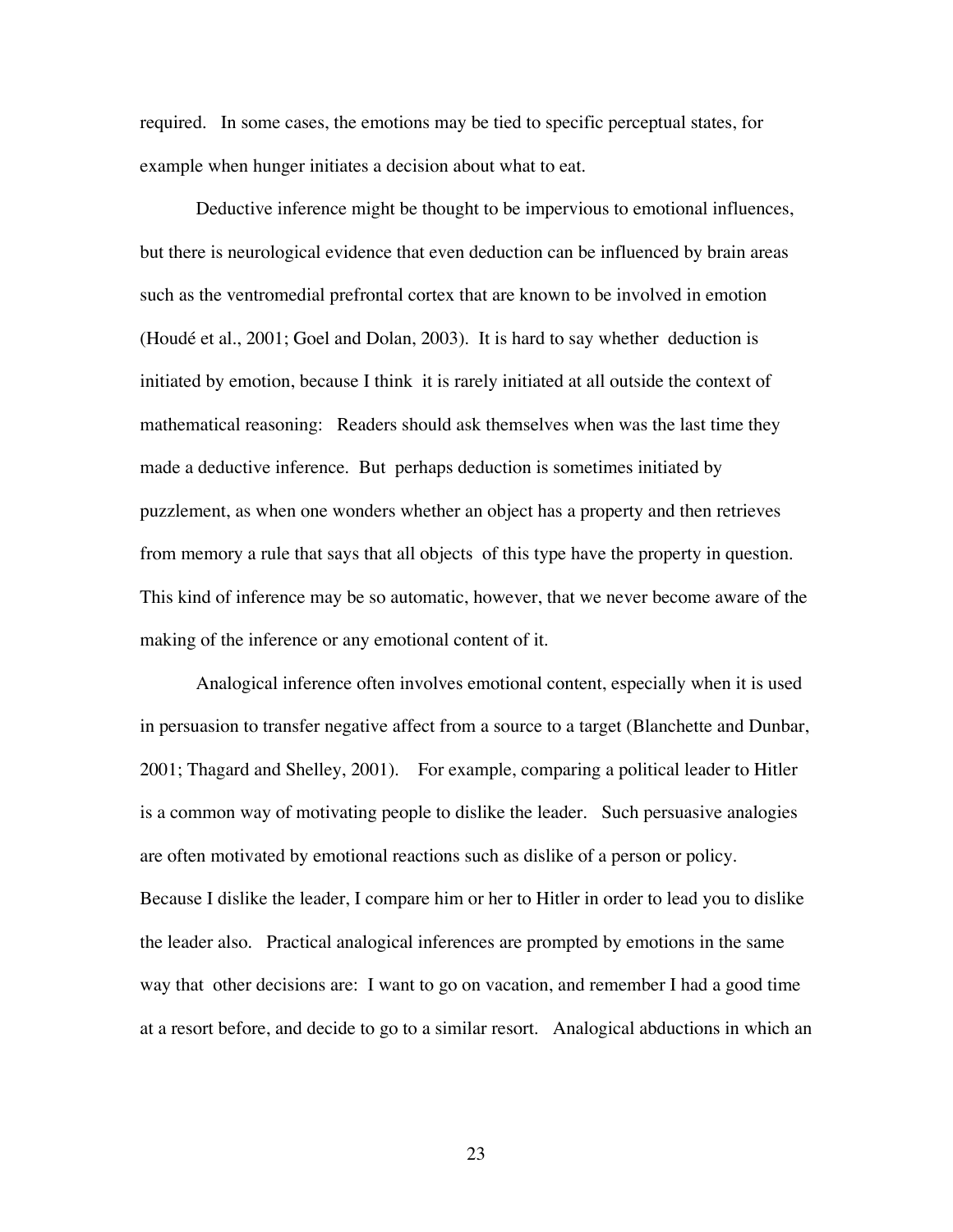explanatory hypothesis is formed by analogy to a previous explanation are prompted by the same emotional reactions (surprise, puzzlement) as other abductive inferences.

Are inductive generalizations initiated by emotional reactions? At the least, emotion serves to focus on what is worth the mental effort to think about enough to form a generalization. As a social example, if I have no interest in Albanians I will probably not bother to form a stereotype that generalizes about them, whereas if I strongly like or dislike them I will be much more inclined to generalize about their positive or negative features. I conjecture that most inductive generalizations occur when there is some emotion-related interest in the category about which a rule is formed.

It is unfortunate that no one has collected a corpus that records the kinds of inferences that ordinary people make every day. I conjecture that such a corpus would reveal that most people make a large number of practical inferences when decisions are required, but a relatively small number of inductive and deductive inferences. I predict that deduction is very rare unless people are engaged in mathematical work, and that inductive inferences are not very frequent either. A carefully collected corpus would display, I think, only the occasional inductive generalization or analogical inference, and almost none of the categorical inductions studied by many experimental psychologists. Abductive inferences generating causal explanations of puzzling occurrences would be more common, I conjecture, but not nearly as common as practical inferences generating decisions. If the inference corpus also recorded the situations that prompt the making of inferences, it would also provide the basis for testing my claim that most inference, including practical, abductive, inductive, analogical, and deductive, is initiated by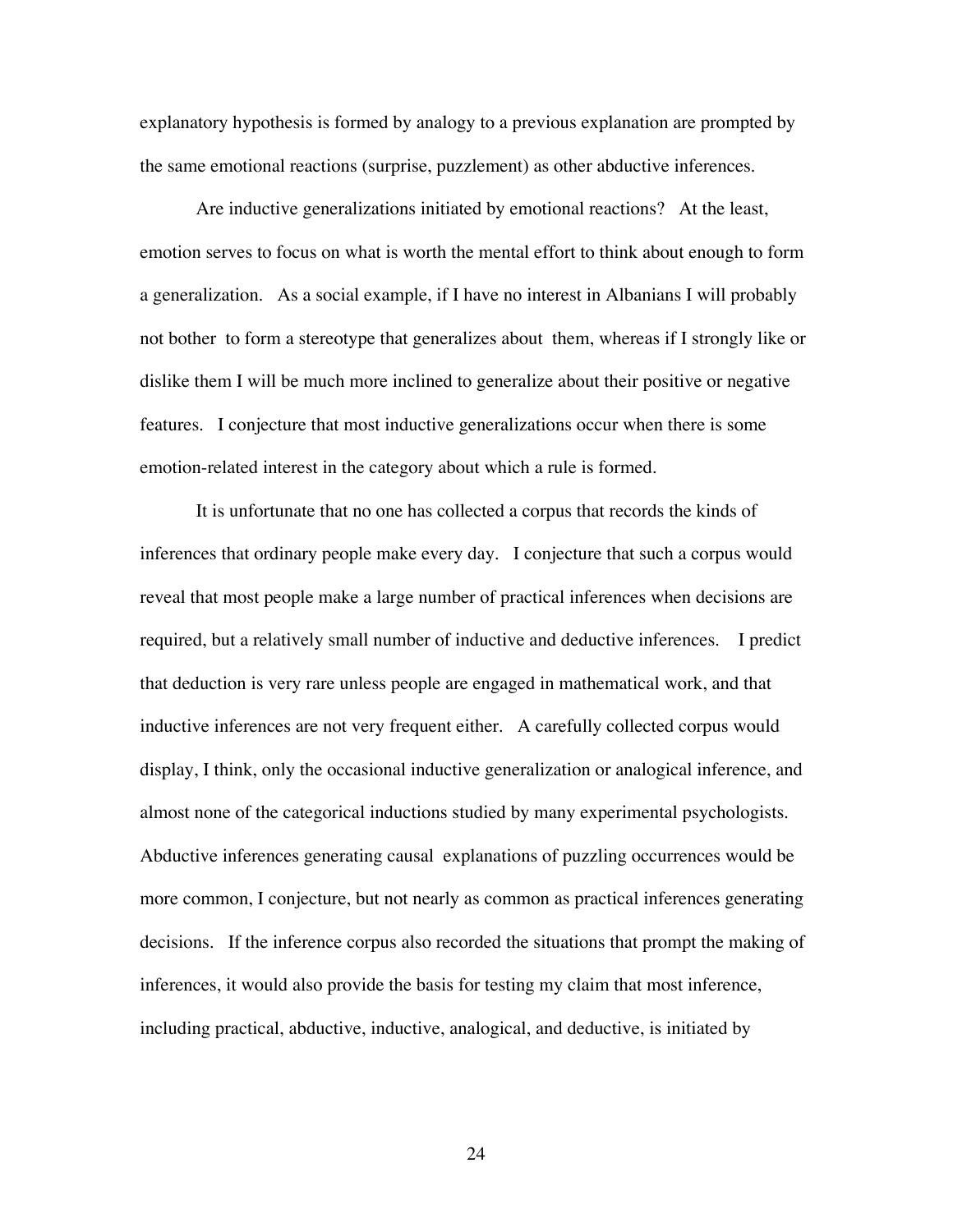emotions. For further discussion of the relation between deduction and induction, see the chapters in this volume by Oaksford and by Rips and Asmuth.

#### **7. MECHANISMS**

Some psychological research on inductive inference has pointed to the tendency of people to assume the presence of underlying mechanisms associated with categories of things in the world (Rehder and Burnett, 2005; Ahn, Kalish, Medin, and Gelman, 1995). Psychologists have had little to say about what mechanisms are, or how people use representations of mechanisms in their inferences. In contrast, philosophers of science have been productively addressing this issue, and the point of this section is to show the relevance of this understanding of mechanisms to the problem of abductive inference. The relevance is double, in that the neural structures I have been describing are clearly mechanisms, and abductive inferences often involve the generation or application of new hypotheses about mechanisms.

Machamer, Darden, and Craver (2000, p. 3) characterize mechanisms as "entities and activities organized such that they are productive of regular changes from start or setup to finish or termination conditions." A mechanism can also be described as a system whose behavior produces a phenomenon in virtue of organized component parts performing coordinated component operations (Bechtel and Abrahamson, 2005). I think these ways of describing mechanisms are mostly equivalent, and offer my own terminological variant of a mechanism as consisting of a complex <objects, relations, changes>, consisting of a set of objects (entities, parts) that have properties and physical relations to each other that cause changes to the properties of the objects and changes to the relations the objects have to each other and to the world. For example, a bicycle is a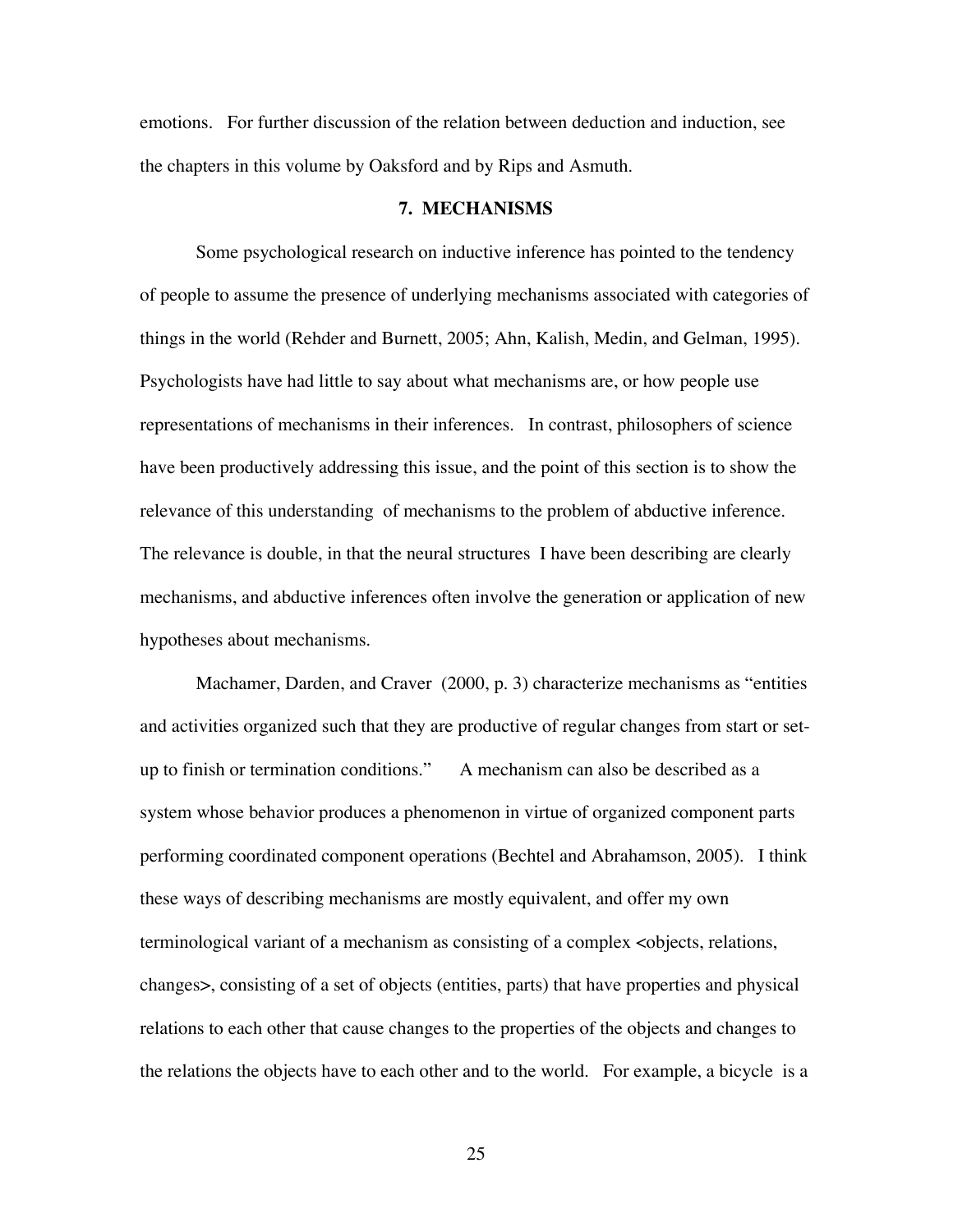mechanism consisting of wheels, pedals, and other parts that are connected to each other, with regular changes to these parts and their relation to the world arising from external inputs such as a person pedaling and the internal organization of the machine. Similarly, a neural structure <neurons, connections, spiking behaviors> is clearly a mechanism where the objects are neurons, their relations are synaptic connections, and their changes are spiking behaviors. I conjecture that whenever people think of categories in terms of underlying mechanisms they have something like the pattern of <objects, relations, changes> in mind. In human minds, mechanisms can be represented verbally, as in "the pedal is bolted to the frame", but visual and kinesthetic representations are also used in science and everyday thinking (Thagard, 2003). Neural structures as well as the inferences that transform them are clearly mechanisms, and mechanisms can be mentally represented by combinations of different sorts of neural structures.

I doubt that *all* abductive inference is based on representation of mechanisms, because abduction only requires a single causal relation, not full knowledge of a mechanism. If all I know about electric lights is that when you push the switch, the light comes on, then I can abduce from the fact that the light is on that someone pushed the switch. But such knowledge hardly constitutes awareness of a mechanisms because I know nothing about any interacting system of parts. However, when I do know a lot about an underlying mechanism, my abductive inferences can be much richer and more plausible. For example, an electrician who knows much about the objects that constitute a house's electrical systems (wires, switches, fuses, etc.) is in a much better position to explain the normal occurrences and breakdowns of the system. Similarly, a physician who is familiar with the biological mechanisms that operate in a patient's body can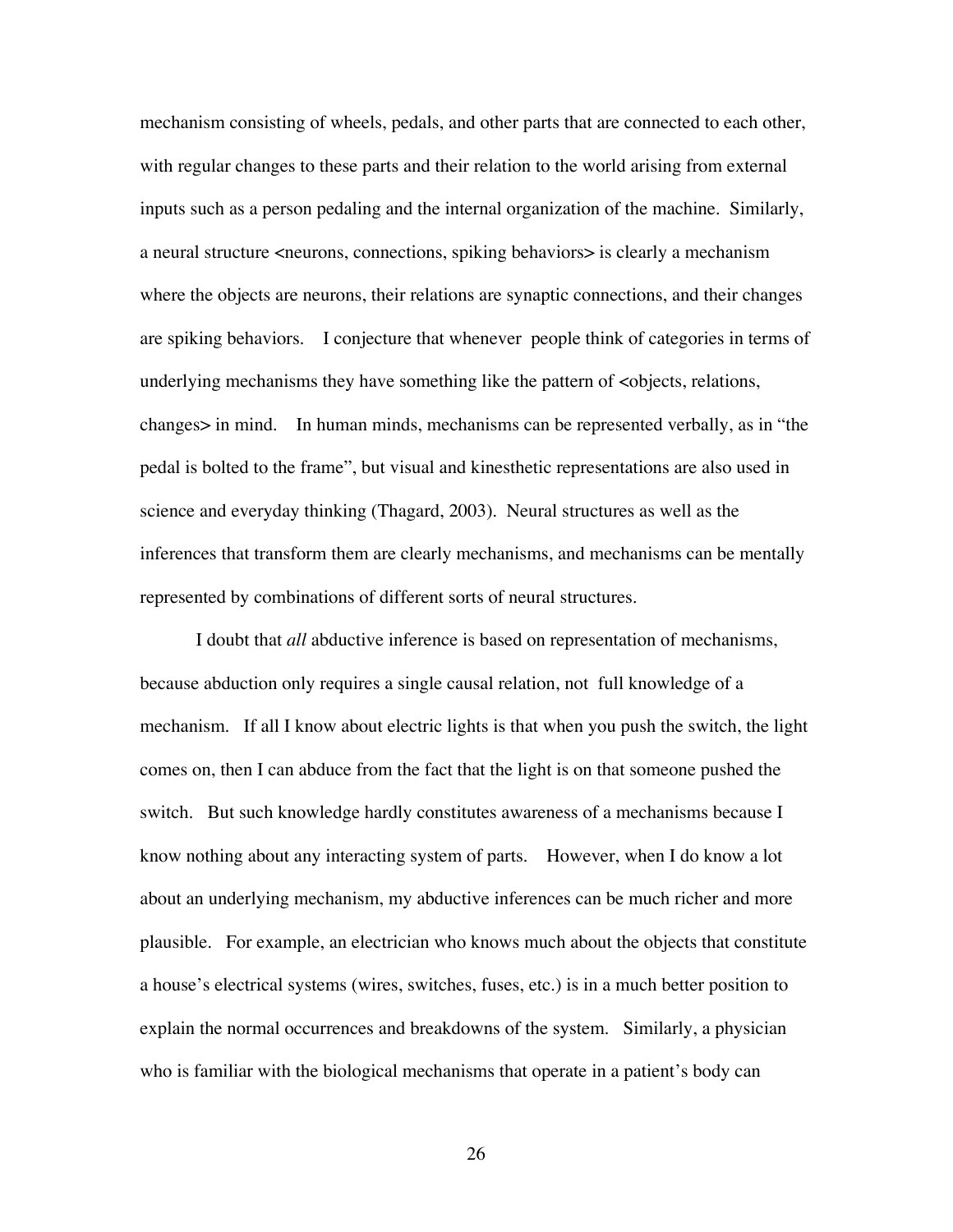generate diagnoses about what might have gone wrong to produce various symptoms. The general structure of mechanism-based abductive inference is therefore:

Mechanism <objects, relations, changes> is behaving in unexpected ways.

So maybe there are unusual properties or relations of objects that are responsible for this behavior.

Mechanism-based abduction differs from the simple sort in that people making inferences can rely on a whole collection of causal relations among the relevant objects, not just a particular causal relation.

So far, I have been discussing abduction *from* mechanisms, in which representations of a mechanism is used to suggest an explanatory hypothesis about what is happening to the objects in it. But abductive inference is even more important for generating knowledge about how the mechanism works, especially in cases where its operation is not fully observable. With a bicycle, I can look at the pedals and figure out how they move the chains and wheels, but much of scientific theorizing consists of generating new ideas about unobservable mechanisms. For example, medical researchers develop mechanistic models of how the metabolic system works in order to explain the origins of diseases such as diabetes. Often, such theorizing requires postulation of objects, relations, and changes that are not directly observed. In such cases, knowledge about mechanisms cannot be obtained by inductive generalization of the sort that works with bicycles, but depends on abductive inference in which causal patterns are hypothesized rather than observed. This kind of abduction *to* mechanisms is obviously much more difficult and creative than abduction from already understood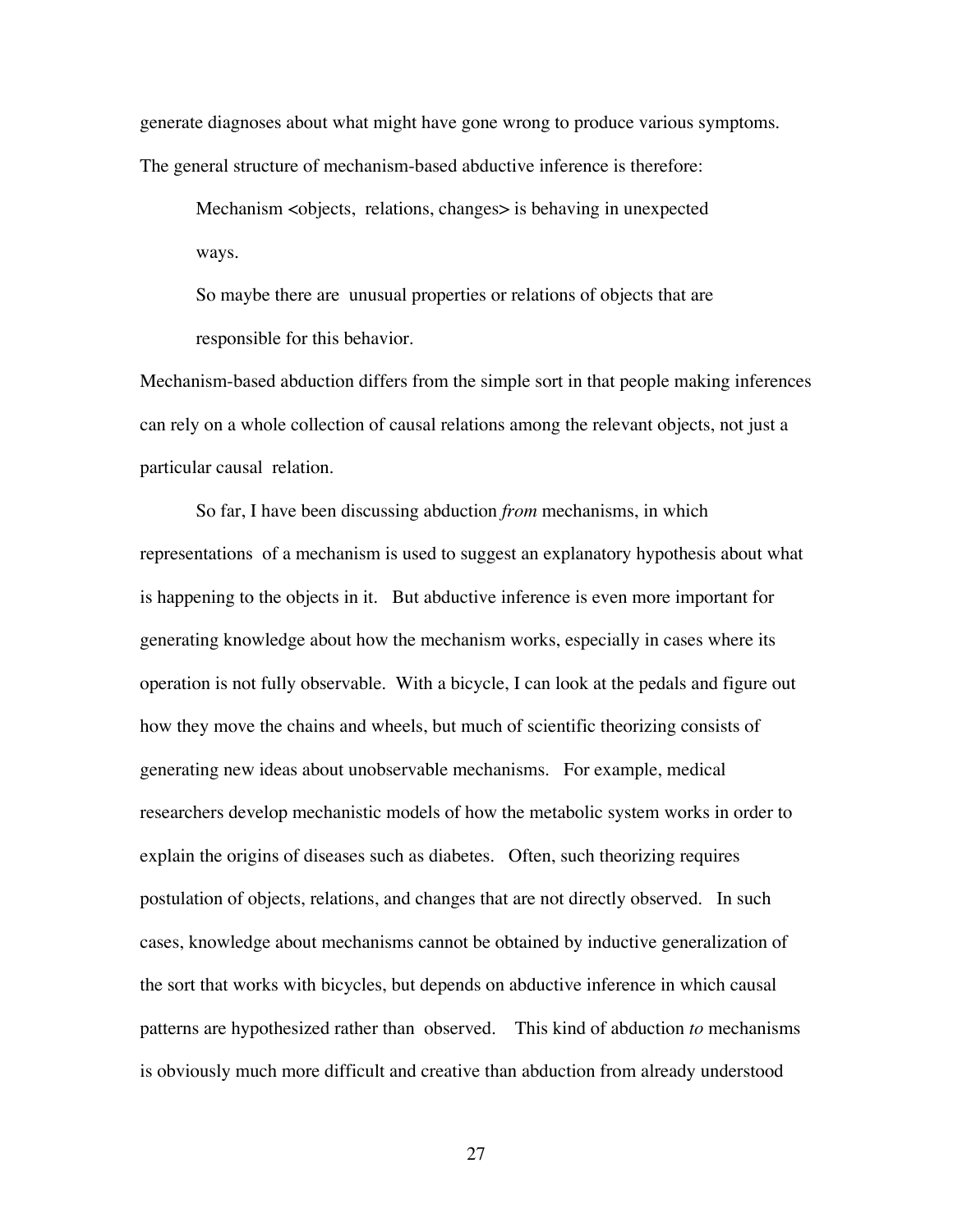mechanisms. Often it involves analogical inference in which a mechanism is constructed by comparing the target to be explained to another similar target for which a mechanism is already understood. In this case, a mechanism <objects, relations, changes> is constructed by mapping from a similar one. For more on analogical discovery, see Holyoak and Thagard (1995, ch. 8).

In order to show in more detail how abductive inference can be both true and from mechanisms, it would be desirable to apply the neurocomputational model of abductive inference developed by Thagard and Litt (forthcoming). That model has the representational resources to encode complex objects and relations, but has not yet been applied to temporal phenomena involving change. Hence neural modeling of inferences about mechanisms is a problem for future research.

## **8. CONCLUSION**

In sum, abduction is multimodal in that can operate on a full range of perceptual as well as verbal representations. It also involves emotional reactions, both as input to mark a target as worthy of explanation and as output to signal satisfaction with an inferred hypothesis. Representations are neural structures consisting of neurons, neuronal connections, and spiking behaviors. In abduction, the relation between hypotheses and targets is causal explanation, where causality is rooted in perceptual experience. Inference is transformation of representational neural structures. Such structures are mechanisms, and abductive inference sometimes applies knowledge of mechanisms and more rarely and valuably generates new hypotheses about mechanisms.

Much remains to be done to flesh out this account. Particularly needed is a concrete model of how abduction could be performed in a system of spiking neurons of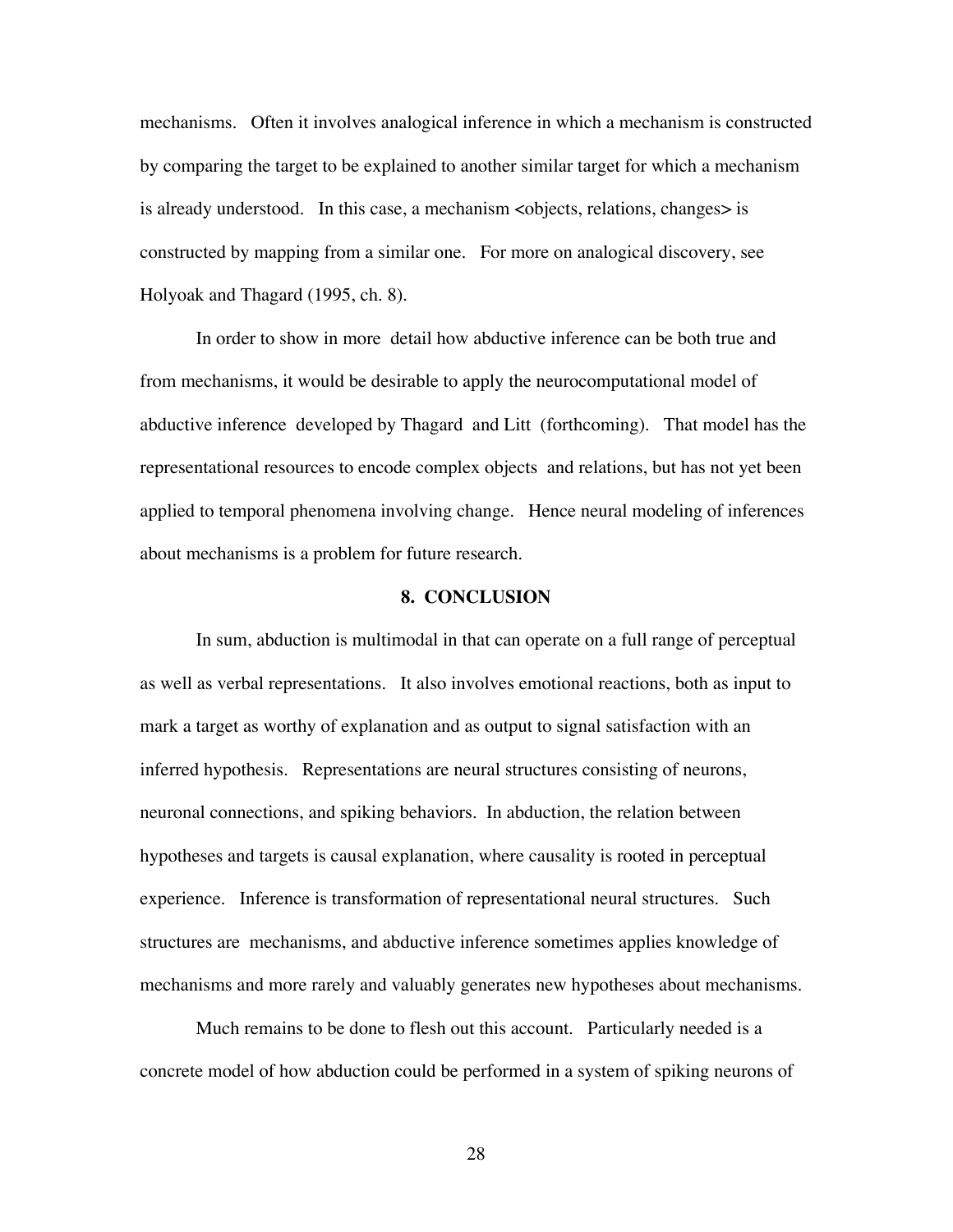the sort investigated by Eliasmith and Anderson (2003) and Wagar and Thagard (2004). The former reference contains valuable ideas about neural representation and transformation, while the latter is useful for ideas about how cognition and emotion can interact. Thagard and Litt (forthcoming) combines these ideas to provide a fuller account of the neural mechanisms that enable people to perform abductive inference. Moving the study of abduction from the domain of philosophical analysis to the realm of neurological mechanisms has made it possible to combine logical aspects of abductive inference with multimodal aspects of representation and emotional aspects of cognitive processing. We can look forward to further abductions about abduction.

**Acknowledgements:** I am grateful to Jennifer Asmuth, Aidan Feeney, Abninder Litt, and Douglas Medin for helpful comments on an earlier draft. Funding for research was provided by the Natural Sciences and Engineering Research Council of Canada.

#### **REFERENCES**

- Ahn, W., Kalish, C. W., Medin, D. L., & Gelman, S. (1995). The role of covariation versus mechanism information in causal attribution. *Cognition, 54*, 299-352.
- Baillargeon, R., Kotovsky, L., & Needham, A. (1995). The acquisition of physical knowledge in infancy. In D. Sperber, D. Premack & A. J. Premack (Eds.), *Causal cognition: A multidisciplinary debate* (pp. 79-116). Oxford: Clarendon Press.
- Bechtel, W., & Abrahamsen, A. A. (2005). Explanation: A mechanistic alternative. *Studies in History and Philosophy of Biology and Biomedical Sciences, 36*, 421- 441.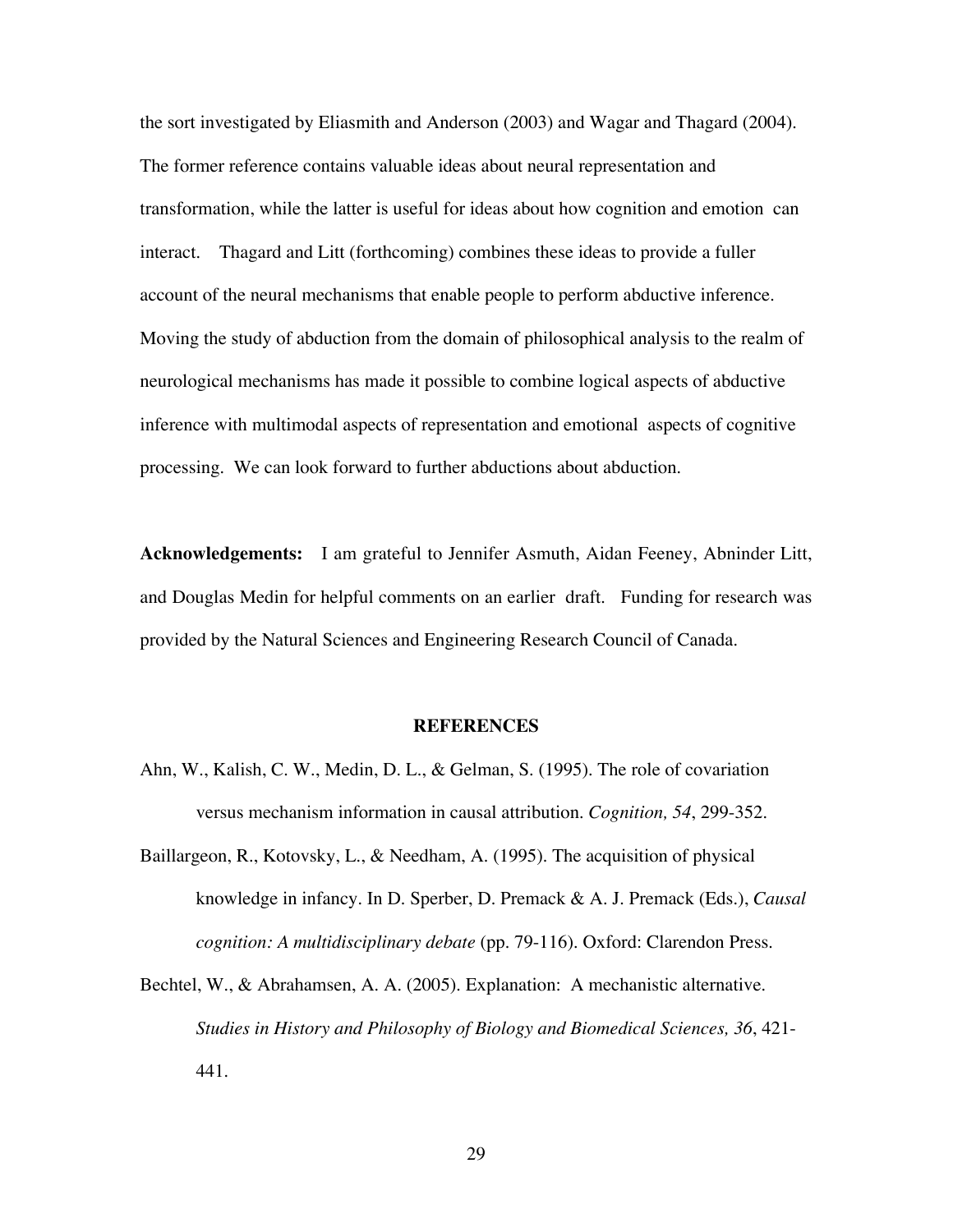- Blake, R. M., Ducasse, C. J., & Madden, E. H. (1960). *Theories of scientific method: The renaissance through the nineteenth century*. Seattle: University of Washington Press.
- Blanchette, I., & Dunbar, K. (2001). Analogy use in naturalistic settings: The influence of audience, emotion, and goals. *Memory & Cognition, 29*, 730-735.
- Charniak, E., & McDermott, D. (1985). Introduction to artificial intelligence. In. Reading, MA: Addison-Wesley.
- Churchland, P. M. (1989). *A neurocomputational perspective*. Cambridge, MA: MIT Press.
- Damasio, A. R. (1994). *Descartes' error*. New York: G. P. Putnam's Sons.
- Darden, L. (1991). *Theory change in science: Strategies from Mendelian genetics*. Oxford: Oxford University Press.
- Dunbar, K. (1997). How scientists think: On-line creativity and conceptual change in science. In T. B. Ward, S. M. Smith & J. Vaid (Eds.), *Creative thought: An investigation of conceptual structures and processes* (pp. 461-493). Washington: American Psychological Association.
- Eliasmith, C. (2005). Neurosemantics and categories. In H. Cohen & C. Lefebvre (Eds.), *Handbook of categorization in cognitive science* (Vol. 1035-1054). Amsterdam: Elsevier.
- Eliasmith, C., & Anderson, C. H. (2003). *Neural engineering: Computation, representation and dynamics in neurobiological systems*. Cambridge, MA: MIT Press.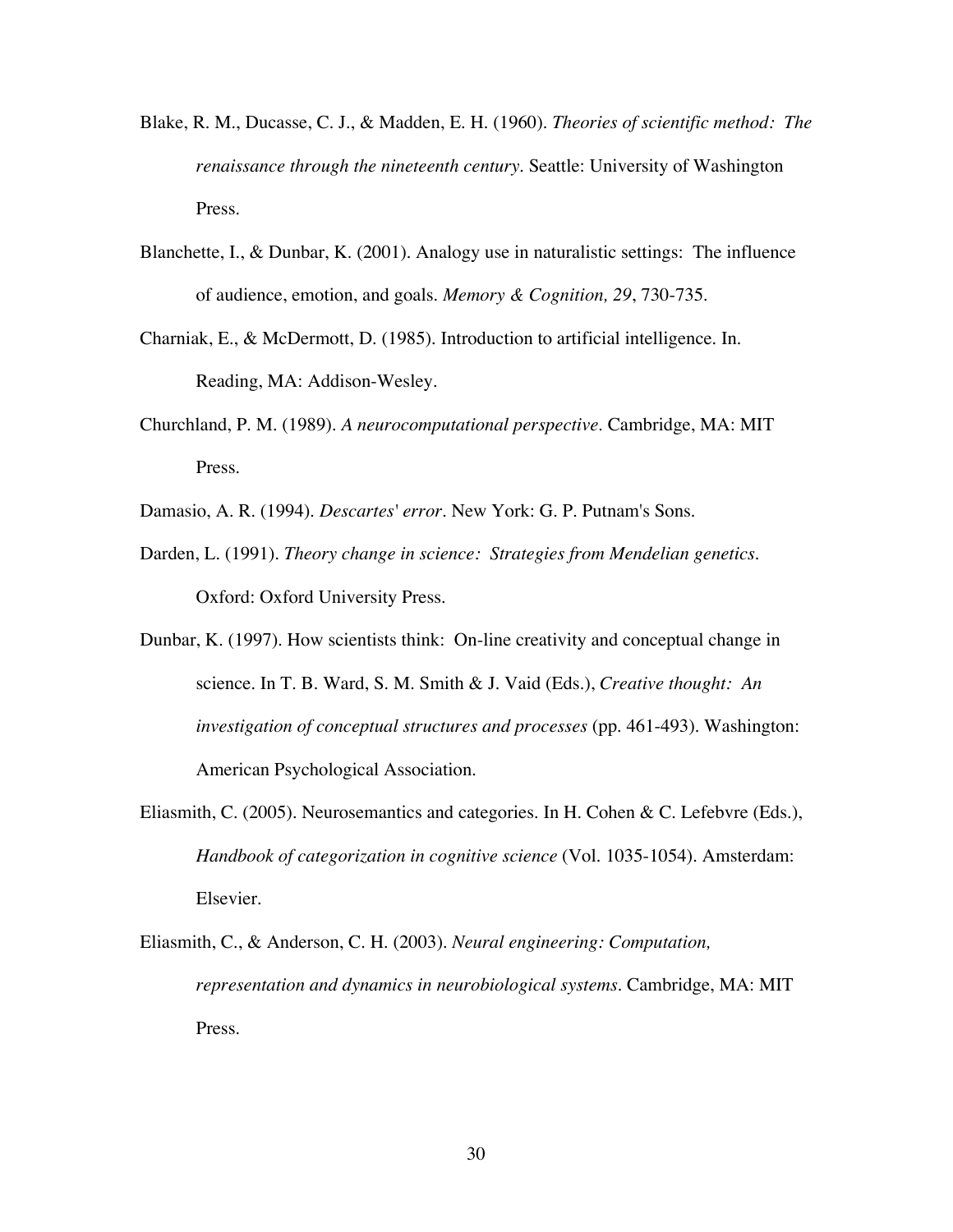- Feldman, J., & Narayan, S. (2004). Embodied meaning in a neural theory of language. *Brain and Language, 89*, 385-392.
- Flach, P. A., & Kakas, A. C. (Eds.). (2000). *Abduction and induction: Essays on their relation and integration*. Dordrecht: Kluwer.
- Fugelsang, J. A., Roser, M. E., Corballis, P. M., Gazzaniga, M. S., & Dunbar, K. N. (2005). Brain mechanisms underlying perceptual causality. *Cognitive brain research, 24*, 41-47.
- Gilovich, T., Griffin, D., & Kahneman, D. (Eds.). (2002). *Heuristics and biases: The psychology of intuitive judgment*. Cambridge: Cambridge University Press.
- Goel, V., & Dolan, R. J. (2003). Reciprocal neural response within lateral and ventral medial prefrontal cortex during hot and cold reasoning. *NeuroImage, 20*, 2314- 2321.
- Gopnik, A. (1998). Explanation as orgasm. *Minds and Machines, 8*, 101-118.
- Hanson, N. R. (1958). *Patterns of discovery*. Cambridge: Cambridge University Press.
- Harman, G. (1973). *Thought*. Princeton: Princeton University Press.
- Holyoak, K. J., & Thagard, P. (1995). *Mental leaps: Analogy in creative thought*. Cambridge, MA: MIT Press/Bradford Books.
- Houdé, O., Zago, L., Crivello, F., Moutier, F., Pineau, S., Mazoyer, B., et al. (2001). Access to deductive logic depends on a right ventromedial prefrontal area devoted to emotion and feeling: Evidence from a training paradigm. *NeuroImage, 14*, 1486-1492.
- Josephson, J. R., & Josephson, S. G. (Eds.). (1994). *Abductive inference: Computation, philosophy, technology*. Cambridge: Cambridge University Press.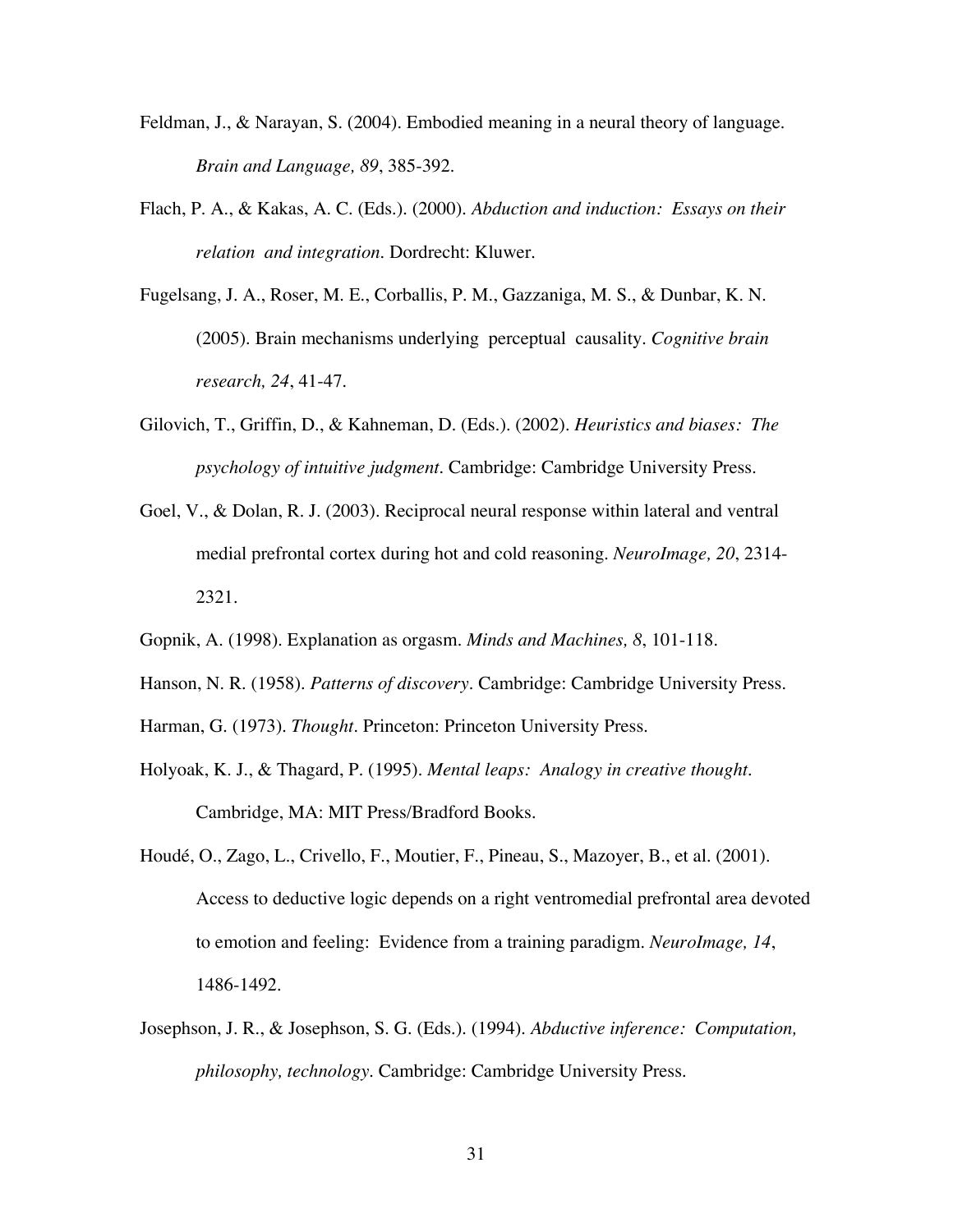Klahr, D. (2000). *Exploring science: The cognition and development of discovery processes*. Cambridge, MA: MIT Press.

Kunda, Z. (1999). *Social cognition*. Cambridge, MA: MIT Press.

- Kunda, Z., Miller, D., & Claire, T. (1990). Combining social concepts: The role of causal reasoning. *Cognitive Science, 14*, 551-577.
- Lakoff, G. (1987). *Women, fire, and dangerous things*. Chicago: University of Chicago Press.
- Langley, P., Shrager, J., Asgharbeygi, N., Bay, S., & Pohorille, A. (2004). Inducing explanatory process models from biological time series. In *Proceedings of the ninth workshop on intelligent data analysis and data mining*. Stanford, CA.
- Langley, P., Simon, H., Bradshaw, G., & Zytkow, J. (1987). *Scientific discovery*. Cambridge, MA: MIT Press/Bradford Books.
- Leslie, A. M., & Keeble, S. (1987). Do six-month-old infants perceive causality? *Cognition, 25*, 265-288.
- Lien, Y., & Cheng, P. W. (2000). Distinguishing genuine from spurious causes: A coherence hypothesis. *Cognitive Psychology, 40*, 87-137.
- Lipton, P. (2004). *Inference to the best explanation* (2nd ed.). London: Routledge.
- Maass, W., & Bishop, C. M. (Eds.). (1999). *Pulsed neural networks*. Cambridge, MA: MIT Press.
- Machamer, P., Darden, L., & Craver, C. F. (2000). Thinking about mechanisms. *Philosophy of Science, 67*, 1-25.
- Magnani, L. (2001). *Abduction, reason, and science: Processes of discovery and explanation*. New York: Kluwer/Plenum.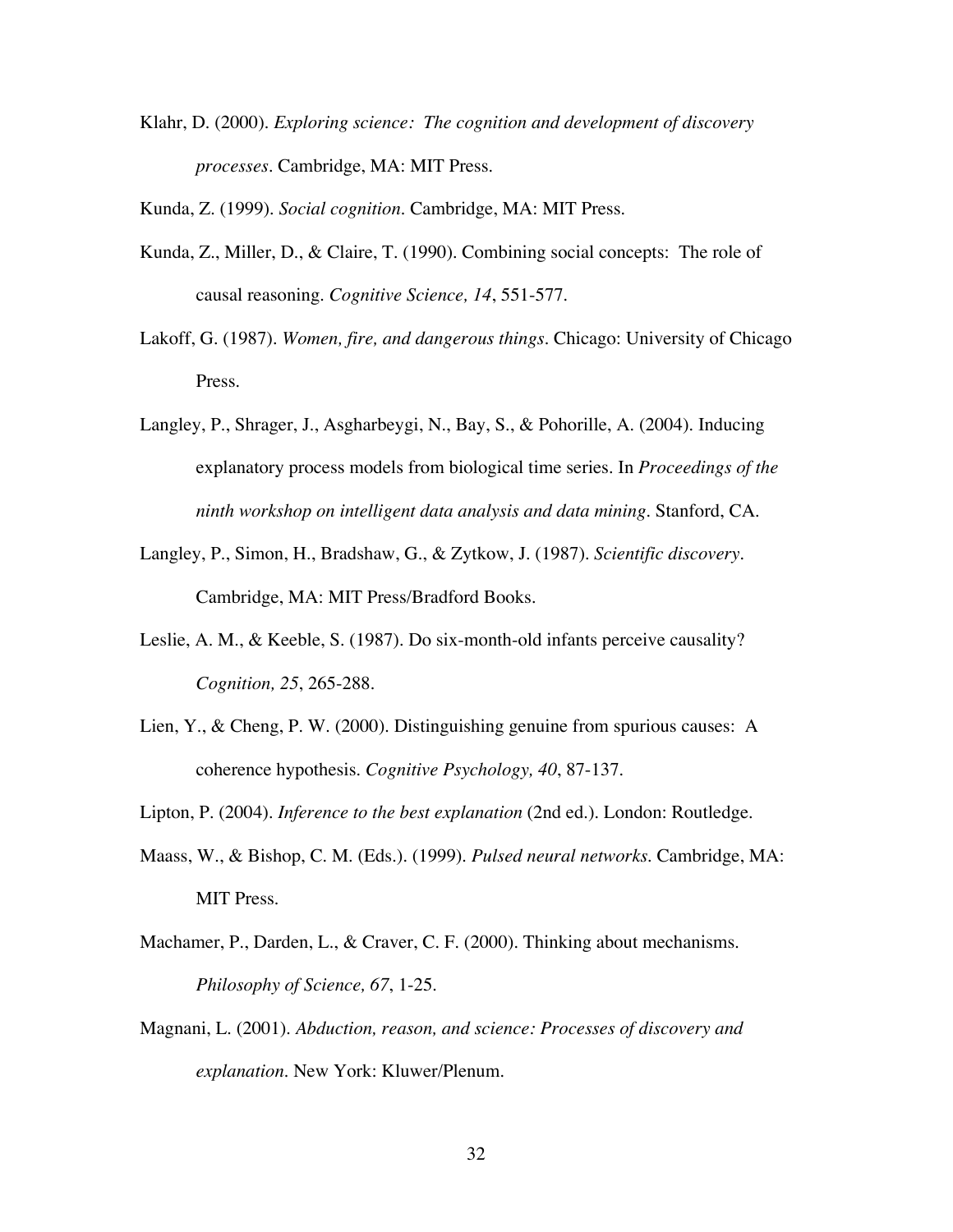- Mandler, J. M. (2004). *The foundations of mind: Origins of conceptual thought*. Oxford: Oxford University Press.
- Mellers, B., Schwartz, A., & Ritov, I. (1999). Emotion-based choice. *Journal of Experimental Psychology: General, 128*, 332-345.
- Michotte, A. (1963). *The perception of causality* (T. R. Miles & E. Miles, Trans.). London: Methuen.
- Nisbett, R. E., & Ross, L. (1980). *Human inference: Strategies and shortcomings of social judgement*. Englewood Cliffs, N. J.: Prentice Hall.
- Pearl, J. (2000). *Causality: Models, reasoning, and inference*. Cambridge: Cambridge University Press.
- Peirce, C. S. (1931-1958). *Collected papers*. Cambridge, MA: Harvard University Press.
- Psillos, S. (1999). *Scientific realism: How science tracks the truth*. London: Routledge.
- Read, S., & Marcus-Newhall, A. (1993). The role of explanatory coherence in the construction of social explanations. *Journal of Personality and Social Psychology, 65*, 429-447.
- Rehder, B., & Burnett, R. C. (2005). Feature inference and the causal structure of categories. *Cognitive Psychology, 50*, 264-314.
- Rieke, F., Warland, D., de Ruyter van Steveninick, R. R., & Bialek, W. (1997). *Spikes: Exploring the neural code*. Cambridge, MA: MIT Press.
- Shelley, C. P. (1996). Visual abductive reasoning in archaeology. *Philosophy of Science, 63*, 278-301.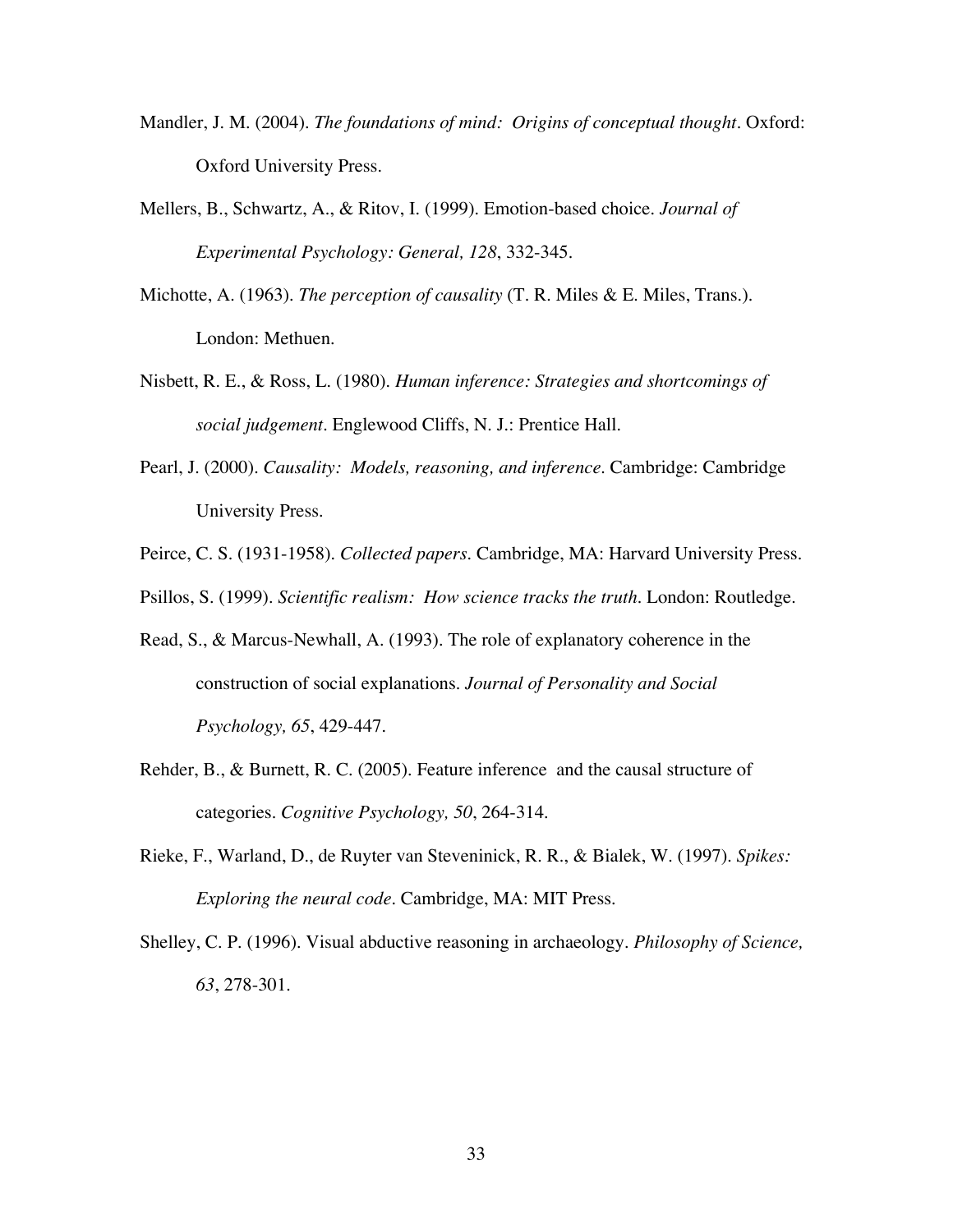- Sloman, S. A., & Lagnado, D. (2005). The problem of induction. In R. Morrison & K. Holyoak, J. (Eds.), *Cambridge handbook of thinking and reasoning* (pp. 95-116). Cambridge: Cambridge University Press.
- Smolensky, P. (1990). Tensor product variable binding and the representation of symbolic structures in connectionist systems. *Artificial Intelligence, 46*, 159-217.
- Thagard, P. (1988). *Computational philosophy of science*. Cambridge, MA: MIT Press/Bradford Books.

Thagard, P. (1992). *Conceptual revolutions*. Princeton: Princeton University Press.

- Thagard, P. (1999). *How scientists explain disease*. Princeton: Princeton University Press.
- Thagard, P. (2000). *Coherence in thought and action*. Cambridge, MA: MIT Press.
- Thagard, P. (2003). Pathways to biomedical discovery. *Philosophy of Science, 70*, 235- 254.
- Thagard, P. (2005). *Mind: Introduction to cognitive science* (2nd ed.). Cambridge, MA: MIT Press.
- Thagard, P. (forthcoming). *Hot thought: Mechanisms and applications of emotional cognition*. Cambridge, MA: MIT Press.
- Thagard, P., & Litt, A. (forthcoming). Models of scientific explanation. In R. Sun (Ed.), *The Cambridge handbook of computational cognitive modeling*. Cambridge: Cambridge University Press.
- Thagard, P., & Shelley, C. P. (1997). Abductive reasoning: Logic, visual thinking, and coherence. In M. L. Dalla Chiara, K. Doets, D. Mundici & J. van Benthem (Eds.), *Logic and Scientific Methods* (pp. 413-427). Dordrecht: Kluwer.